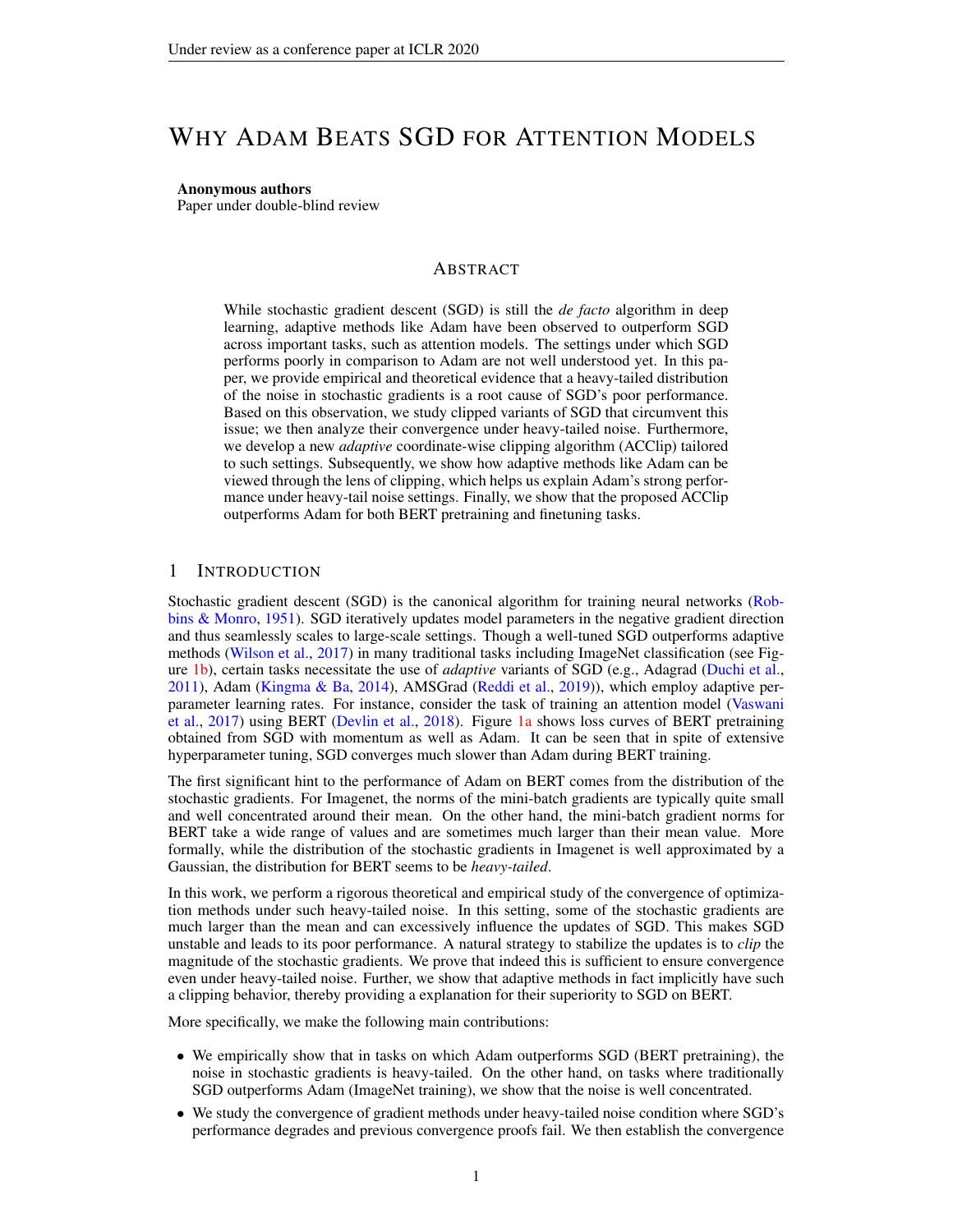<span id="page-1-0"></span>

Figure 1: (a) Validation loss for  $BERT_{base}$  pretraining. Although hyperparameters for SGD momentum are finetuned, a large performance gap is still observed between SGD and Adam. (b) Validation loss for ResNet50 trained on ImageNet. SGD momentum outperforms Adam

of *clipped* gradient methods under the same condition and prove that they obtain theoretically *optimal* rates.

- We show that Adam implicitly performs coordinate-wise gradient clipping and can hence, unlike SGD, tackle heavy-tailed noise. We prove that using such coordinate-wise clipping thresholds can be significantly faster than using a single global one. This can explain the superior performance of Adam on BERT pretraining.
- Inspired by our theoretical analysis, we propose a novel *adaptive*-threshold coordinate-wise clipping algorithm and experimentally show that it outperforms Adam on BERT training tasks.

#### 1.1 RELATED WORK

Adaptive step sizes. Adaptive step size during optimization has long been studied [\(Armijo,](#page-8-6) [1966;](#page-8-6) [Polyak,](#page-8-7) [1987\)](#page-8-7). More recently, [Duchi et al.](#page-8-1) [\(2011\)](#page-8-1) developed the Adagrad algorithm that benefits from the sparsity in stochastic gradients. Inspired by Adagrad, several adaptive methods have been proposed in the deep learning community [\(Tieleman & Hinton,](#page-8-8) [2012;](#page-8-8) [Kingma & Ba,](#page-8-2) [2014\)](#page-8-2). Recently, there has been a surge in interest to study the theoretical properties of these adaptive gradient methods due to [\(Reddi et al.,](#page-8-3) [2019\)](#page-8-3), which pointed out the non-convergence of Adam and proposed an alternative algorithm, AMSGrad. Since then, many works studied different interesting aspects of adaptive methods, see [\(Ward et al.,](#page-9-1) [2018;](#page-9-1) [Li & Orabona,](#page-8-9) [2018;](#page-8-9) [Zhou et al.,](#page-9-2) [2018a;](#page-9-2) [Staib et al.,](#page-8-10) [2019;](#page-8-10) [Chen et al.,](#page-8-11) [2018;](#page-8-11) [Zou & Shen,](#page-9-3) [2018;](#page-9-3) [Zhou et al.,](#page-9-4) [2018b;](#page-9-4) [Agarwal et al.,](#page-8-12) [2018;](#page-8-12) [Zou et al.,](#page-9-5) [2019\)](#page-9-5). Another direction of related work is normalized gradient descent, which has been studied for quasiconvex and non-convex settings [\(Levy,](#page-8-13) [2016;](#page-8-13) [Hazan et al.,](#page-8-14) [2015;](#page-8-14) [Zhang et al.,](#page-9-6) [2019\)](#page-9-6). In contrast to our work, these prior works assume standard noise distributions that might not be applicable to key modern applications such as attention models, which exhibit heavy-tailed noise. Furthermore, mostly, the convergence rates of adaptive methods are worse than SGD.

Noise in neural network. There has been little study of the actual stochastic gradient noise distributions in neural network training. To our knowledge, [Simsekli et al.](#page-8-15) [\(2019\)](#page-8-15) is the first work to focus on this topic and observe heavy tailed noise in network training. Our work differs in two important ways: *first*, we treat the noise as a high dimensional vector, while [\(Simsekli et al.,](#page-8-15) [2019\)](#page-8-15) treat deviations in each coordinate as scaler noises to estimate tail index. *Second*, we focus on convergence of optimization algorithm, the original paper focus on Langevin dynamics and consistence of the index estimator. More experiment comparison is in Appendix [H.](#page-17-0)

### 2 HEAVY-TAILED NOISE IN STOCHASTIC GRADIENTS

To gain intuition about the difference between SGD and Adam, we start our discussion with the study of noise distributions of stochastic gradient that arise during neural network training. In particular, we focus on noise distributions while training two popular deep learning models — BERT and ResNet. Note that BERT and ResNet are typically trained with Adam and SGD (with momentum) respectively and can thus, provide insights about difference between these optimizers.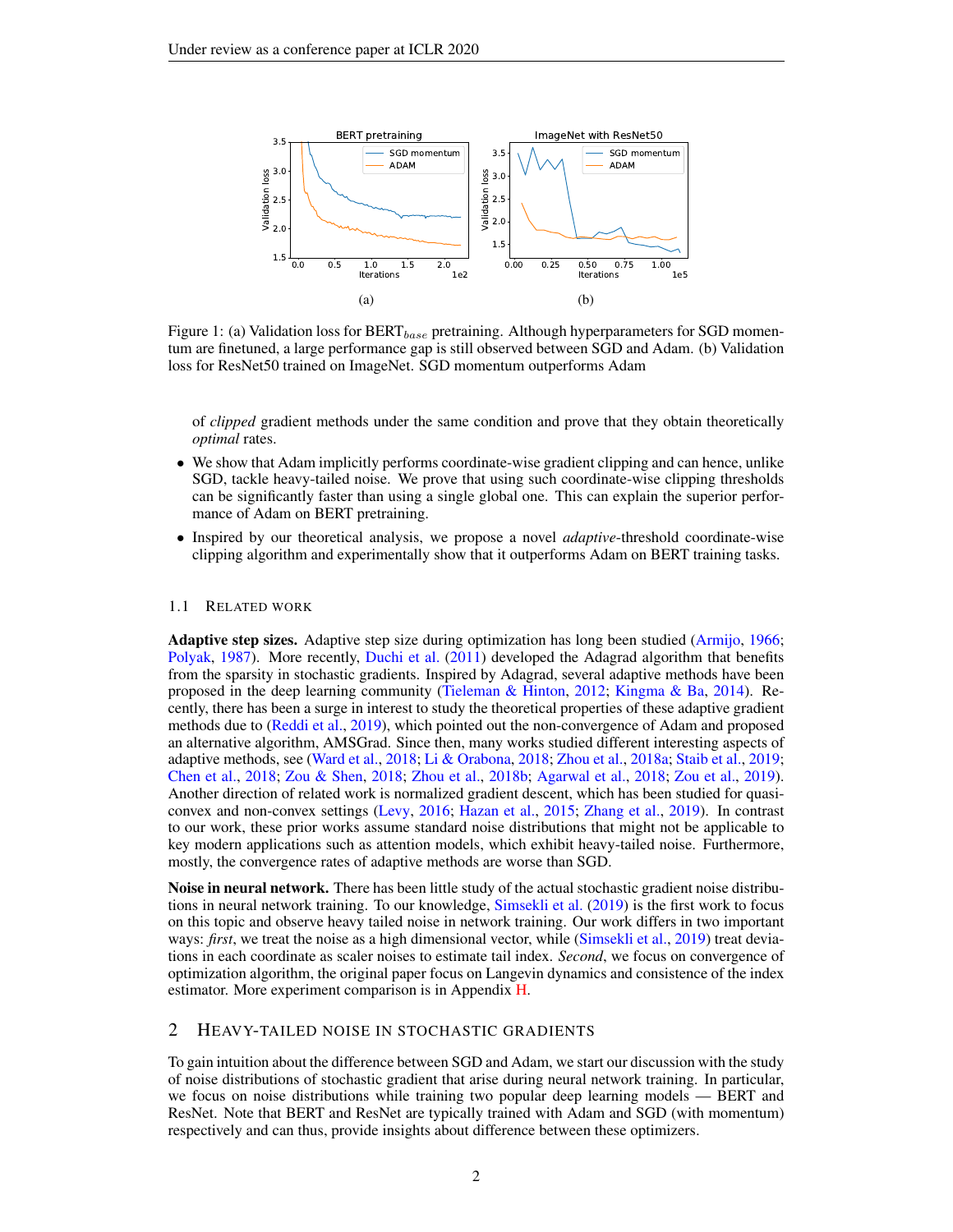

Figure 2: (a) Histogram of sampled gradient noise for ResNet50 using Imagenet dataset. (b) Histogram of samples from a sum of squared Gaussians. (c) Estimated variance of the stochastic gradient for Resnet50. (d) Histogram of sampled gradient nosie for BERT using Wikipedia+Books dataset. (e) Histogram of samples from a sum of squared  $\alpha$ -stable random variables. (f) Estimated variance of the stochastic gradient for BERT model.

We first investigate the distribution of the gradient noise norm  $||g - \nabla f(x)||$  in the aforementioned neural network models, where  $g$  is the stochastic gradient computed from a minibatch sample. Figure [7](#page-18-0) (a) and (d) show these distributions for ResNet50 on ImageNet and BERT on the Wikipedia and books dataset at model initialization respectively. For comparison, we plot distributions of a normalized sum of squared Gaussians, a well-concentrated distribution, and a Levy- $\alpha$ -stable distribution, a heavy-tailed distribution, in Figure [7](#page-18-0) (b) and (e) respectively. We observe that the noise distribution for BERT appears heavy-tailed, while that of ResNet50 is well-concentrated.

To support this observation, in Figure [7](#page-18-0) (c) and (f) we further show the empirical variance of stochastic gradients with respect to the sample size used in the estimation. The results highlight that while the corresponding estimator converges for Imagenet, the empirical variance does not converge in BERT training even as the sample size approaches  $10<sup>7</sup>$ .

Figure [7](#page-18-0) clearly shows that while the noise pattern is well-concentrated in some cases, it is also heavy tailed in other settings. We hypothesize that this is one major aspect that determines the performance of SGD and adaptive methods. More specifically, we argue and provide evidence that adaptive methods can be faster than SGD in scenarios where heavy-tailed noise distributions arise. More empirical details can be found in Section [5.](#page-6-0)

#### 2.1 OPTIMIZATION PROBLEM SETUP

We now formalize the optimization setup with heavy-tailed noise. Neural network training can be seen as minimizing a differentiable stochastic function  $f(x) = \mathbb{E}_{\xi}[f(x,\xi)]$ , where  $f : \mathbb{R}^d \to \mathbb{R}$  can be potentially nonconvex. At each iteration, we assume access to an *unbiased* stochastic gradient  $g(x) = \nabla f(x, \xi)$  corresponding to the parameters x, and also assume finite  $\alpha$  moment.

<span id="page-2-0"></span>**Assumption 1 (Existence of**  $\alpha$ **–moment).** *There exists positive real numbers*  $\alpha \in (1, 2]$  *and*  $G > 0$ *such that for all*  $x$ ,  $\mathbb{E}[\Vert g(x)\Vert^{\alpha}] \leq G^{\alpha}$ .

Note that it is possible that the variance of  $g(x)$  is unbounded while simultaneously satisfying the above assumption for  $\alpha < 2$ , e.g. the Pareto distribution. Hence Assumption [1](#page-2-0) is much weaker than the standard bounded second moment assumption. The possibility that the variance could be unbounded has a profound impact on the optimization process. In particular, previous convergence proofs for SGD fail and the algorithm may diverge (see Appendix [A\)](#page-10-0). As we will illustrate over the next few sections, using a biased *clipped* stochastic gradient estimator allows us to circumvent the problem of unbounded variance, while ensuring convergence even under heavy-tailed noise.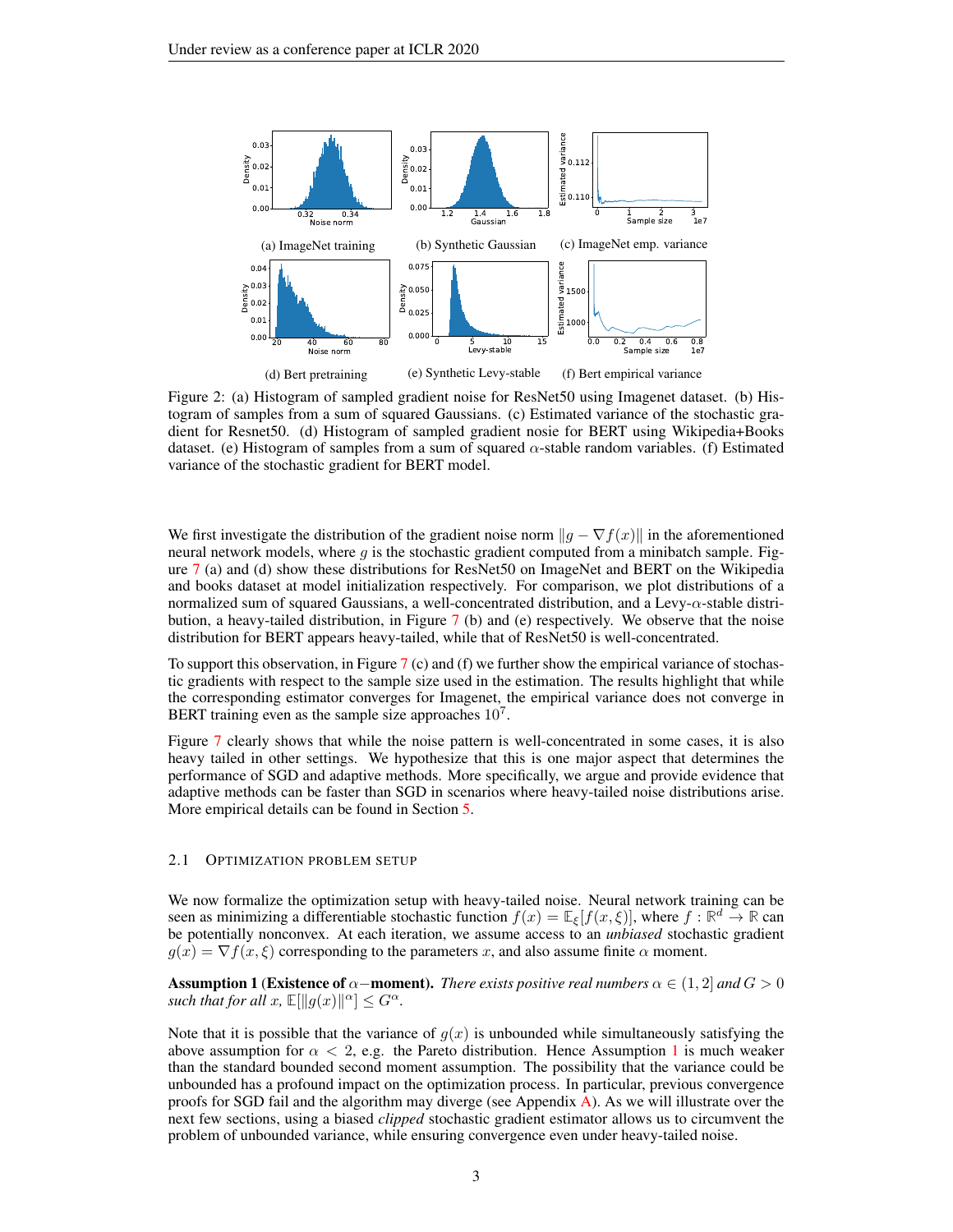### 3 CLIPPED GRADIENT DESCENT AND ACCLIP ALGORITHM

Our key idea is that by *clipping* the stochastic gradient, we can effectively control its variance. While this does introduce some additional bias, the clipping threshold can be (possibly adaptively) tuned to trade-off variance with the introduced bias.

Empirically, this is a prevalent practice e.g. [Merity et al.](#page-8-16) [\(2018\)](#page-8-16) use clipped SGD to train AWD-LSTM whereas [Devlin et al.](#page-8-5) [\(2018\)](#page-8-5) use clipped Adam to pretrain BERT. The general form of clipped gradient descent is outlined in Algorithm [1.](#page-3-0)

<span id="page-3-0"></span>Algorithm 1 A general framework for clipped gradient descent

1:  $x, m_k \leftarrow x_0, 0$ 2: for  $k = 1, \cdot, T$  do 3:  $m_k \leftarrow \beta_1 m_{k-1} + (1 - \beta_1) g_k$ <br>4:  $\hat{a}_k \leftarrow \text{clip}(\tau_k, m_k)$  $\hat{g}_k \leftarrow \text{clip}(\tau_k, m_k)$ 5:  $x_k \leftarrow x_{k-1} - \eta_k \hat{g}_k$ **return**  $x_K$ , where random variable K is supported on  $\{1, \dots, T\}$ .

Perhaps the two most natural candidates for clipping mechanisms are Global CLIPping where a single global threshold is used and Coordinate-wise CLIPping using  $d$  coordinate-wise thresholds

<span id="page-3-1"></span>
$$
\text{GClip}(\tau_k, m_k) = \min\left\{\frac{\tau_k}{\|m_k\|}, 1\right\} m_k, \text{ for } \tau_k \in \mathbb{R}_{\geq 0} \text{ or,}
$$
 (GClip)

<span id="page-3-2"></span>
$$
\text{CClip}(\tau_k, m_k) = \min\left\{\frac{\tau_k}{|m_k|}, 1\right\} m_k, \text{ for } \tau_k \in \mathbb{R}^d_{\geq 0}. \tag{CClip}
$$

where all operations for CClip are performed element-wise. Smaller threshold values of  $\tau_k$  imply smaller variance, but also higher bias. If the noise distribution is very heavy-tailed (or has a large variance), one could compensate by picking a smaller threshold. See Theorems [1](#page-4-0) and [2](#page-4-1) for a theoretical treatment of this for GClip. While GClip preserves the update direction and only scales its magnitude, CClip scales each coordinate individually and may not preserve the direction. However, if the noise distribution varies significantly across coordinates, CClip can take advantage of this and only clip those which are more heavy-tailed and consequently converge faster (see Theorem [3\)](#page-5-0).

However, to perform such a coordinate-wise variance-bias trade off optimally would require tuning all  $d$  thresholds, which could be extremely large in deep learning. Even if tuning were feasible, the noise distribution may be non-stationary and significantly vary as training progresses (see Fig. [5\)](#page-7-0). To address this challenge, we propose Adaptive Coordinate-wise CLIPping, which *adaptively* sets the thresholds for each coordinate

$$
\text{ACClip}(\tau_k, m_k) = \min\left\{\frac{\tau_k}{|m_k| + \epsilon}, 1\right\} m_k, \quad \tau_k^{\alpha} = \beta_2 \tau_{k-1}^{\alpha} + (1 - \beta_2) |g_k|^{\alpha}, \tag{ACClip}
$$

where operations are element-wise,  $\epsilon$  is a small number for numerical stability, and we set  $\alpha = 1$ by default. The use of a coordinate-wise  $\alpha$ -moment (as opposed to the traditional second moment) is motivated by our theory and estimates  $B = \mathbb{E}[|g_k^{\alpha}|]^{1/\alpha}$  in Assumption [2.](#page-5-1) Since  $\mathbb{E}[|g_k^{\alpha}|]^{1/\alpha}$  is increasing in  $\alpha > 1$ , using  $\alpha = 1$  is a conservative bound on B when the true  $\alpha$  is unknown.

#### 3.1 ADAM AS AN ADAPTIVE CLIPPING METHOD

We study Adam without momentum, i.e. RMSProp, and show that it resembles coordinate-wise clipping. When  $\beta_1 = 0$ , we can rewrite the update for Adam and ACClip as SGD with effective step-sizes  $h_{\text{Adam}}$  and  $h_{\text{clip}}$  respectively

$$
x_{k+1} = x_k - \frac{\alpha}{\epsilon + \sqrt{\beta_2 v_k + (1 - \beta_2)|g_k|^2}} g_k =: x_k - h_{\text{Adam}} g_k \text{, and}
$$
  

$$
x_{k+1} = x_k - \eta_k \min\left\{\frac{\tau_k}{|g_k|}, 1\right\} g_k =: x_k - h_{\text{clip}} g_k.
$$

Given any set of parameters for RMSProp, if we set the parameters for ACClip as

$$
\eta_k = \tfrac{2\alpha}{\epsilon + \sqrt{\beta_2 v_k}} \quad \text{and} \quad \tau_k = \tfrac{\epsilon + \sqrt{\beta_2 v_k}}{\sqrt{1 - \beta_2}},
$$

then  $\frac{1}{2}h_{\text{clip}} \leq h_{\text{Adam}} \leq 2h_{\text{clip}}$ . Thus, the two differ by at most af factor of 2 and Adam can be seen as ACClip where  $\tau_k$  is set using  $\sqrt{v_k}$ , which estimates  $\mathbb{E}[|g_k|^2]^{1/2}$ , and a correspondingly decreasing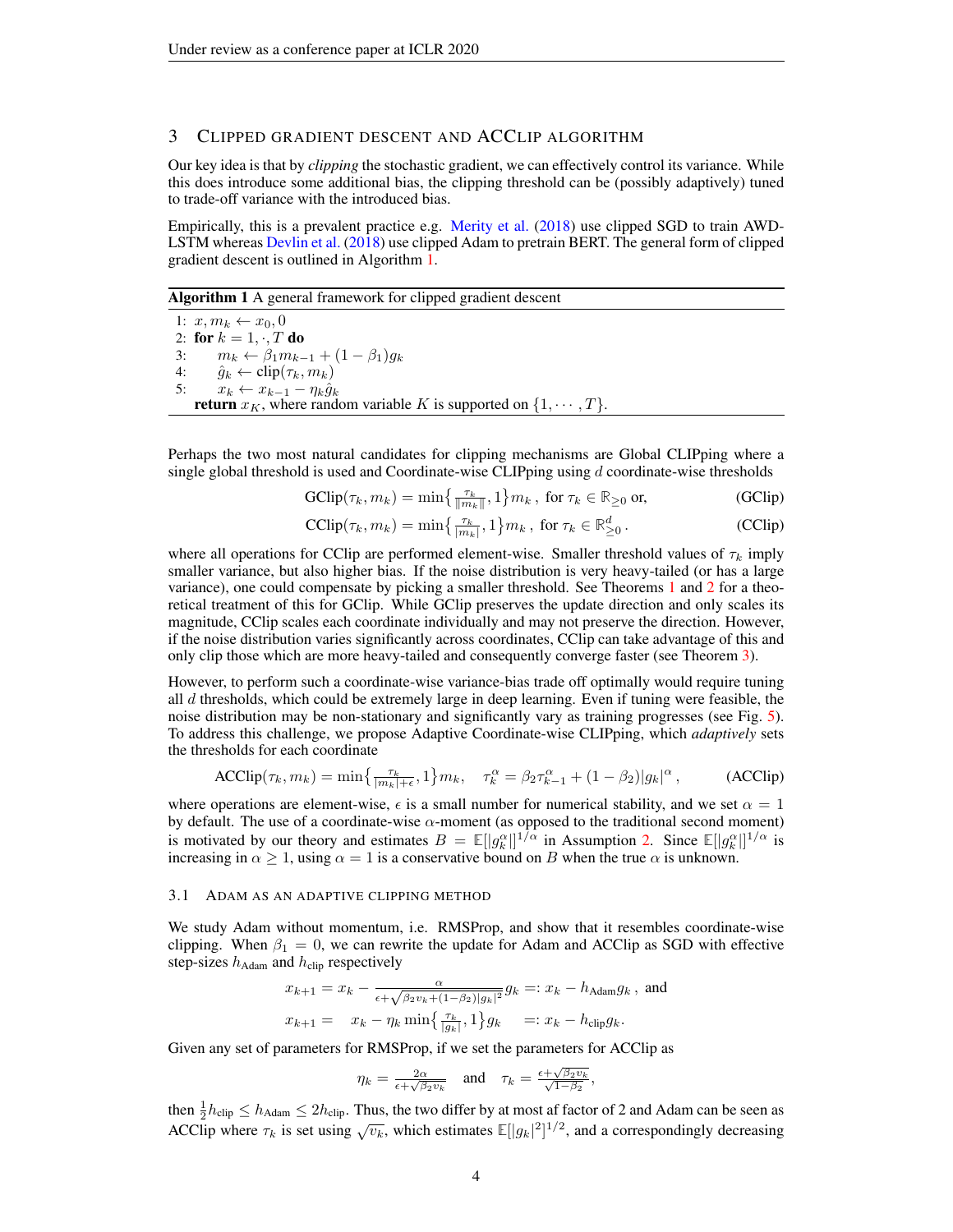<span id="page-4-2"></span>Table 1: Error bounds after k iterations: Define  $\alpha$ -moment  $\mathbb{E}[\Vert g(x)\Vert^{\alpha}] \leq G^{\alpha}$  (Assump [1\)](#page-2-0) and coordinate-wise moments  $\mathbb{E}[|g(x)|^{\alpha}] \leq B^{\alpha}$  (Assump [2\)](#page-5-1), which satisfy  $\hat{G}^2 \leq d||B||_{\alpha}^2$ . In the standard setting ( $\alpha = 2$ ), GClip recovers the optimal rates of SGD. For heavy-tailed noise ( $\alpha \in (1, 2)$ ), GClip converges both for convex (Thm [1\)](#page-4-0) and non-convex functions (Thm [2\)](#page-4-1), whereas the proof for SGD fails, denoted as N/A. Under a more fine-grained noise model, CClip has better convergence rates (Thm [3\)](#page-5-0). We also show matching lower-bounds for all  $\alpha \in (1, 2]$  proving the optimality of clipping methods (Thm [4\)](#page-5-2).

|             | <b>Strongly Convex Function</b>                                   |                                     | <b>Non-Convex Function</b>                                                                |                                         |  |
|-------------|-------------------------------------------------------------------|-------------------------------------|-------------------------------------------------------------------------------------------|-----------------------------------------|--|
|             | Heavy-tailed noise<br>$(\alpha \in (1,2))$                        | Standard noise<br>$(\alpha \geq 2)$ | Heavy-tailed noise<br>$(\alpha \in (1,2))$                                                | Standard noise<br>$(\alpha \geq 2)$     |  |
| SGD         | N/A                                                               | $\mathcal{O}(G^2k^{-1})$            | N/A                                                                                       | $\mathcal{O}(Gk^{-\frac{1}{2}})$        |  |
| GClip       | $\mathcal{O}\big(G^2k^{\frac{-2(\alpha-1)}{\alpha}}\big)$         | $\mathcal{O}(G^2k^{-1})$            | $\mathcal{O}\left(G^{\frac{2\alpha}{3\alpha-2}}k^{\frac{-2(\alpha-1)}{3\alpha-2}}\right)$ | $\mathcal{O}(Gk^{-\frac{1}{2}})$        |  |
| CClip       | $\mathcal{O}(\Vert B \Vert _2^2 k^{\frac{-2(\alpha-1)}{\alpha}})$ | $\mathcal{O}( B  _2^2k^{-1})$       | $\mathcal{O}(\ B\ _2^{\frac{2\alpha}{3\alpha-2}}k^{-\frac{2(\alpha-1)}{3\alpha-2}})$      | $\mathcal{O}(\ B\ _2 k^{-\frac{1}{2}})$ |  |
| Lower-bound | $\Omega(k^{\frac{-2(\alpha-1)}{\alpha}})$                         | $\Omega(k^{-1})$                    |                                                                                           |                                         |  |

step-size. This clipping effect can explain the faster convergence of Adam for training attention models in the presence of heavy-tailed noise (Fig. [1a\)](#page-1-0). In contrast to Adam, ACClip (with  $\alpha = 1$ ) uses a simpler update scheme where  $\tau_k$  is set using an estimate of  $\mathbb{E}[|g_k|]$  and a constant step-size. This allows ACClip to take larger steps than Adam and hence converge slightly faster (Section [5\)](#page-6-0).

# 4 THEORETICAL ANALYSIS

In this section, we address the following three key points. First, we show how gradient clipping ensures convergence for both convex and non-convex functions under heavy-tailed noise. Then, we study when and why coordinate-wise clipping (CClip) outperforms global clipping (GClip). Finally, we show that (upto numerical constants) clipping is an optimal strategy under the strongly convex setting. Together, these provide a comprehensive analysis of the effect of clipping and a strong theoretical motivation for using it whenever one suspects the presence of noise with unbounded variance. Our results are summarized in Table [1,](#page-4-2) and all proofs are relegated to the Appendices.

#### 4.1 CONVERGENCE OF GLOBALLY CLIPPED SGD

We state the rates for strongly-convex functions and for smooth non-convex functions. We focus on GClip with momentum  $\beta = 0$ , under the assumption [1.](#page-2-0) In the strongly convex case, we can prove the following rates of convergence to the optimum.

<span id="page-4-0"></span>**Theorem 1 (Strongly-convex convergence).** Suppose that  $f$  is a  $\mu$ -strongly convex function and *the noise satisfies assumption [1.](#page-2-0) Then let*  $\{x_k\}$  *be the iterates of Algorithm [1](#page-3-0) using GClip, clip*ping parameter  $\tau_k = Gk^{\alpha-1}$  and steps-size  $\eta_k = \frac{4}{\mu(k+1)}$ . Define the output to be a j-weighted *combination of the iterates:*  $\bar{x}_k = \sum_{j=1}^k jx_{j-1}/(\sum_{j=1}^k j)$  . Then the output  $\bar{x}_k$  satisfies:

$$
\mathbb{E}[f(\bar{x}_k)] - f(x^*) \le \frac{16G^2}{\mu(k+1)^{2(\alpha-1)/\alpha}}.
$$

Observe that when  $\alpha = 2$  and with bounded second moment, we recover exactly the optimal SGD rate of  $\mathcal{O}(G^2/\mu k)$  of [Lacoste-Julien et al.](#page-8-17) [\(2012\)](#page-8-17). For any other  $\alpha \in (1,2)$ , the performance of GClip gracefully degrades. As we will later show, this rate is in fact optimal for every  $\alpha \in (1, 2]$ . In contrast, SGD can be arbitrarily bad when  $\alpha < 2$  (see Appendix [A\)](#page-10-0). We can also prove rates of convergence to a stationary point for smooth *non-convex* functions.

<span id="page-4-1"></span>Theorem 2 (Non-convex convergence). *Suppose that* f *is a possible non-convex* L*-smooth function and the noise satisfies assumption [1.](#page-2-0) Then let*  $\{x_k\}$  *be the iterates of Algorithm [1](#page-3-0) using GClip with momentum*  $\beta = 0$ , constant step-size  $\eta_k = \left[ \left( \frac{f(x_0) - f^*}{G^2(K+1)} \right)^{\frac{\alpha}{3\alpha - 2}} / L^{\frac{2\alpha - 2}{3\alpha - 2}} \right]$  and constant clipping  $\alpha$  *parameter*  $\tau_k = G/(\eta L)^{\frac{1}{\alpha}}$ . Then, the sequence  $\{x_k\}$  satisfies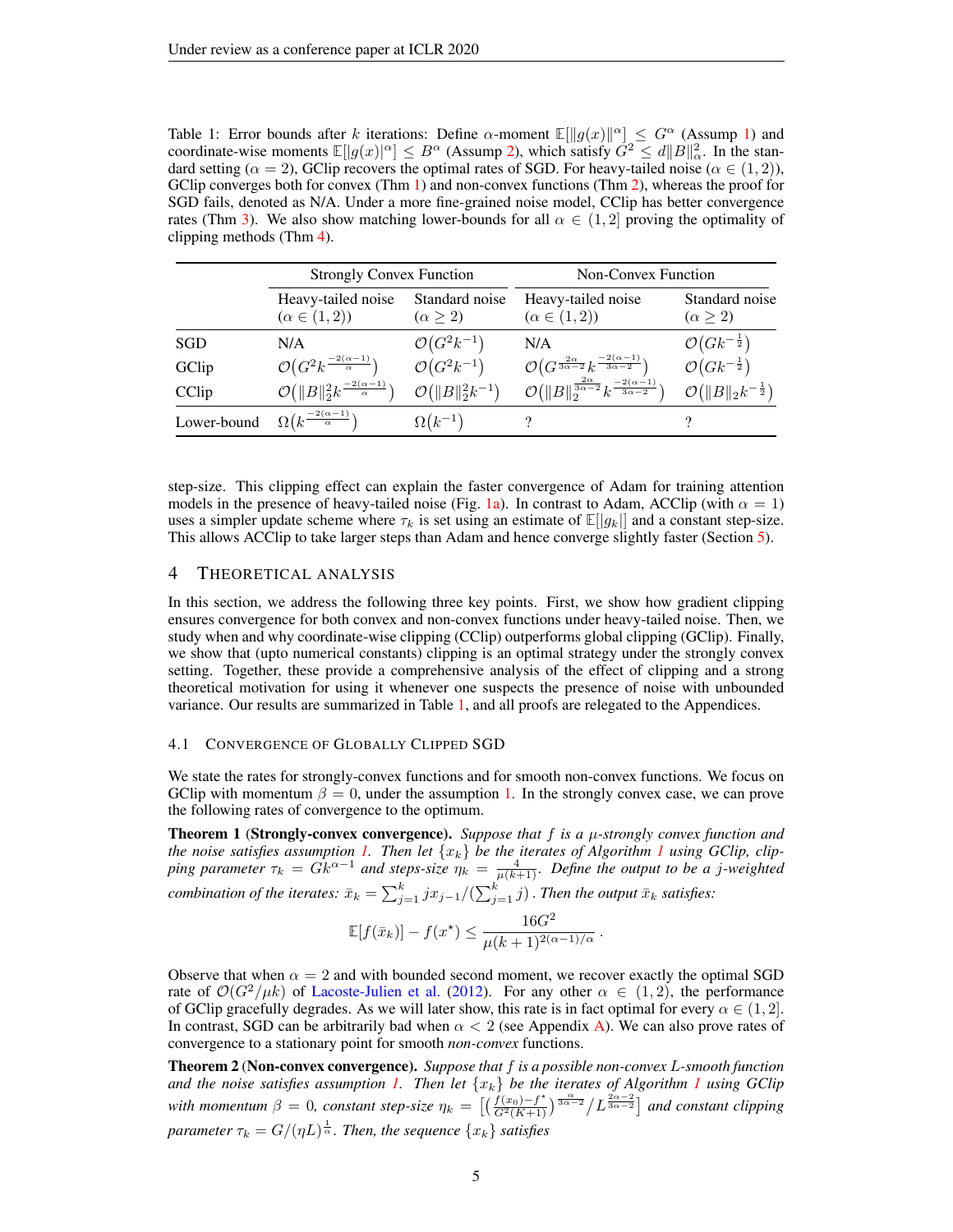$$
\frac{1}{K}\sum_{k=1}^{K}\mathbb{E}[\|\nabla f(x_{k-1})\|^2] \le 4G^{\frac{2\alpha}{3\alpha-2}}\left(\frac{f(x_0)-f(x^\star)}{K}\right)^{\frac{2\alpha-2}{3\alpha-2}}
$$

.

The rates of convergence for the non-convex case in Theorem [2](#page-4-1) exactly match those of the usual SGD rates of  $\mathcal{O}(1/\sqrt{k})$  when  $\alpha = 2$  and gracefully degrades for  $\alpha \in (1, 2]$ . Thus, GClip converges for both convex and non-convex functions under Assumption [1.](#page-2-0) However, Assumption [1](#page-2-0) is quite crude and summarizes noise into a single number  $G$ . The noise present in the different gradient coordinates can be quite varied, and as we next show, CClip can take advantage of this and clip each coordinate independently. This allows CClip (when tuned properly) to have a significantly better convergence rate when compared to GClip.

#### 4.2 BENEFITS OF COORDINATE-WISE CLIPPING

We had previously assumed a global bound on the  $\alpha$ -moment of the *norm* of the stochastic gradient is bounded by  $G$ . However,  $G$  might be hiding some dimension dependence  $d$ . We next study a more fine-grained model of the noise in order to tease out this dependence.

<span id="page-5-1"></span>**Assumption 2 (Coordinate-wise**  $\alpha$  **moment).** *Denote*  $\{g_i(x)\}\$ to be the coordinate-wise gradients *for*  $i \in [d]$ . We assume there exist constants  $\{B_i\} \geq 0$  and  $\alpha \in (1,2]$  such that  $\mathbb{E}[|g_i(x)|^{\alpha}] \leq B_i^{\alpha}$ .

For the sake of convenience, we denote  $B = [B_1; B_2; \dots; B_d] \in \mathbb{R}^d$ ,  $||B||_a = (\sum B_i^a)^{1/a}$ . Under this more refined assumption, we can show the following corollary:

<span id="page-5-3"></span>Corollary 1 (GClip under coordinate-wise noise). *Suppose we run GClip under the Assumption of* [2](#page-5-1) *to obtain the sequence*  $\{x_k\}$ *. Then, if* f *is*  $\mu$ -strongly convex, with appropriate step-sizes and *averaging, the output*  $\bar{x}_k$  *satisfies* 

$$
\mathbb{E}[f(\bar{x}_k)] - f(x^*) \le \frac{16d||B||_{\alpha}^2}{\mu(k+1)^{2(\alpha-1)/\alpha}}.
$$

Thus, the convergence of GClip can have a pretty strong dependence on  $d$ , which for large-scale problems might be problematic. We show next that using coordinate-wise clipping avoids this issue.

<span id="page-5-0"></span>Theorem 3 (CClip under coordinate-wise noise). *Suppose we run CClip under the Assumption of*  $2$  with  $\tau_k = Bk^{\tilde{\alpha}-1}$  to obtain the sequence  $\{x_k\}$ . Then, if  $f$  is  $\mu$ -strongly convex, with appropriate *step-sizes and averaging, the output*  $\bar{x}_k$  *satisfies* <sup>2</sup><sup>2</sup>

$$
\mathbb{E}[f(\bar{x}_k)] - f(x^*) \le \frac{16||B||_2^2}{\mu(k+1)^{2(\alpha-1)/\alpha}}.
$$

Note that  $||B||_2 \le ||B||_{\alpha}$ . Hence CClip has a worst-case convergence independent of d under the coordinate-wise noise model. Similar comparison between GClip and CClip can be done for non-convex conditions too (see Thms  $\frac{5}{3}$  $\frac{5}{3}$  $\frac{5}{3}$  $\frac{5}{3}$  $\frac{5}{3}$  and  $\frac{3}{3}$  in Appendix [F\)](#page-12-1). This improvement has two sources: coordinate-wise clipping can adapt to different  $B_i$  in each coordinate; the global  $L_2$  clipping does not align with the geometry of coordinate-wise noise. Although we only compare upper-bounds here, when the noise across coordinates is independent the upper bounds here may be tight (see Lemma [4\)](#page-13-0). Further, our experiments where  $d \gg n$  (over-parameterized models) also empirically confirms superior performance of coordinate-wise clipping.

Given that CClip may be better than GClip, we next address the natural question of whether there exists some other strategy (which may perhaps not involve clipping at all) which is even better.

#### 4.3 AN INFORMATION THEORETIC LOWER BOUND

We show a strong lower-bound for a simple class of one-dimensional quadratic functions with stochastic gradients satisfying  $\mathbb{E}[|g(x)|^{\alpha}] \leq 1$  $\mathbb{E}[|g(x)|^{\alpha}] \leq 1$ . This matches the upper bounds of Theorems 1 and [3](#page-5-0) for strongly-convex functions, showing that the simple clipping mechanism of Algorithm [1](#page-3-0) is (up to constants) information theoretically optimal, providing a strong justification for its use.

<span id="page-5-2"></span>**Theorem 4.** *For any*  $\alpha \in (1, 2]$  *and any (possibly randomized) algorithm A, there exists a problem* f which is 1-strongly convex and 1-smooth ( $\mu = 1$  and  $L = 1$ ), and stochastic gradients which *satisfy Assumptions [1](#page-2-0) and [2](#page-5-1) with*  $G$ ,  $||B|| \leq 1$  *such that the output*  $x_k$  *of the algorithm* A *after processing* k *stochastic gradients has an error*

$$
\mathbb{E}[f(x_k)] - f(x^\star) \ge \Omega\bigg(\frac{1}{k^{2(\alpha-1)/\alpha}}\bigg).
$$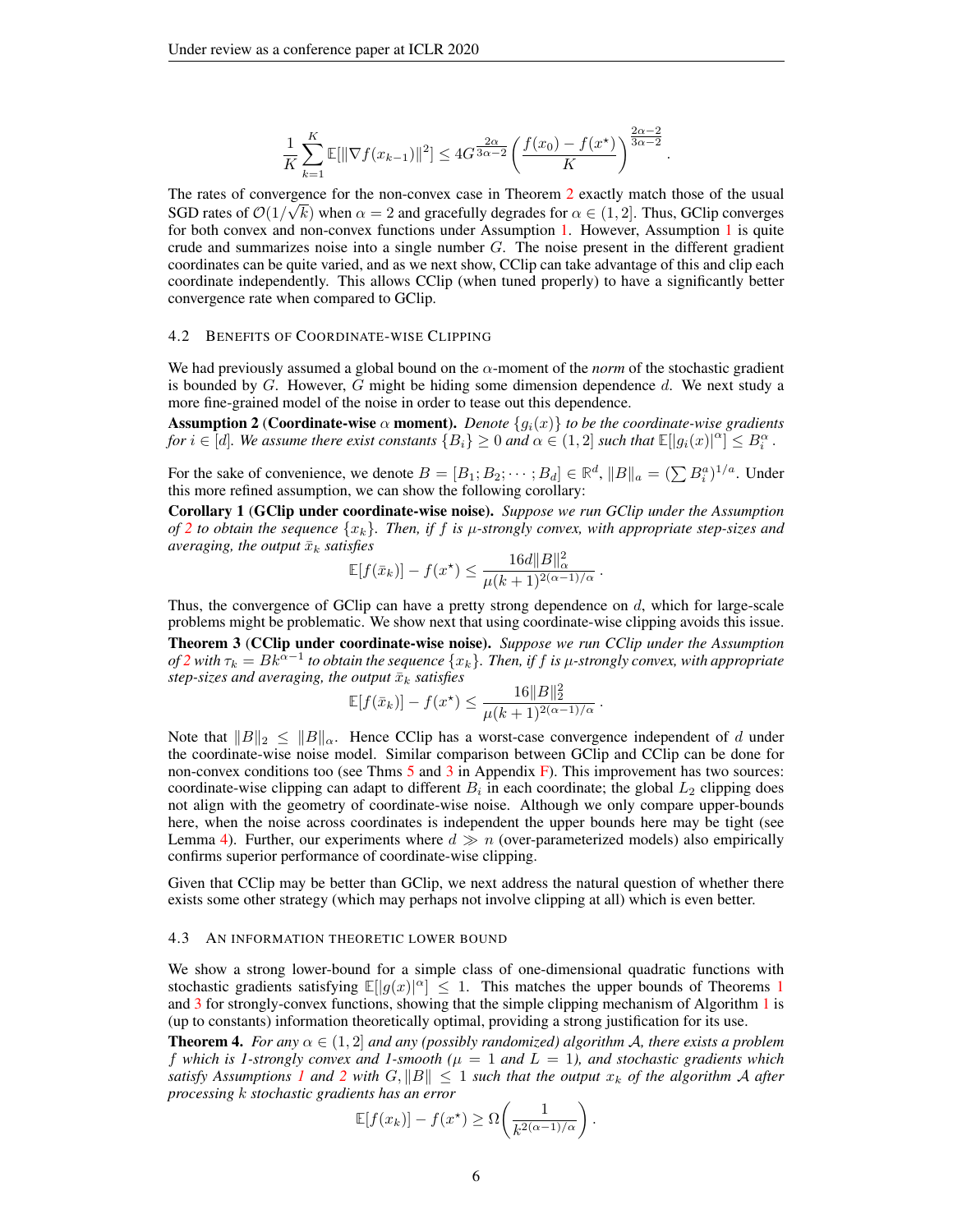<span id="page-6-3"></span>

Figure 3: Validation loss for  $BERT_{base}$  pretraining with the sequence length of 128. While there remains a large gap between non-adaptive methods and adaptive methods, clipped SGD momentum achieves faster convergence compared to standard SGD momentum. The proposed algorithm for adaptive coordinate-wise clipping (ACClip) achieves a lower loss than Adam.

<span id="page-6-4"></span>Table 2: **BERT pretraining: Adam vs ACClip.** Compared to Adam, the proposed ACClip algorithm achieves better evaluation loss and Masked LM accuracy for all model sizes.

|        | <b>BERT Base 6 layers</b> |          | <b>BERT Base 12 layers</b> |          | <b>BERT Large 24 layers</b> |          |
|--------|---------------------------|----------|----------------------------|----------|-----------------------------|----------|
|        | Val. loss                 | Accuracy | Val. loss                  | Accuracy | Val. loss                   | Accuracy |
| Adam   | 1.907                     | 63.45    | 1.718                      | 66.44    | 1.432                       | 70.56    |
| ACClip | 1.877                     | 63.85    | 1.615                      | 67.16    | 1.413                       | 70.97    |

## <span id="page-6-0"></span>5 EXPERIMENTS

We perform extensive evaluations of ACClip on BERT pre-training and fine-tuning tasks and demonstrate its advantage over Adam in Section [5.1.](#page-6-1) Since ACClip was explicitly designed to tackle heavytailed noise, this provides further evidence that Adam owes its efficacy to its gradient clipping effect. For completeness, an experiment on ImageNet is included in Appendix [I.](#page-18-1) Then, in Section [5.2](#page-6-2) we study the cause of the heavy-tailedness and show that both the architecture and the data play a role.

#### <span id="page-6-1"></span>5.1 PERFORMANCE OF ACCLIP FOR BERT PRE-TRAINING AND FINE-TUNING

We evaluate the empirical performance of our proposed ACClip algorithm on BERT pre-training as well fine-tuning using the SQUAD v1.1 dataset. As a baseline, we use Adam optimizer and the same training setup as in the BERT paper [\(Devlin et al.,](#page-8-5) [2018\)](#page-8-5). For ACClip, we set  $lr = 1 \times 10^{-4}$ ,  $\beta_1 =$  $0.9, \beta_2 = 0.99, \epsilon = 1 \times 10^{-5}$  and  $wd = 1 \times 10^{-5}$ . We compare both setups on BERT models of three different sizes,  $BERT_{base}$  with 6 and 12 layers as well as  $BERT_{large}$  with 24 layers.

Figure [3](#page-6-3) shows the validation loss for pretraining  $BERT_{base}$  using SGD with momentum, GClip, Adam and ACClip. The learning rates and hyperparameters for each method have been extensively tuned to provide best performance on validation set. However, even after extensive tuning, there remains a large gap between (clipped) SGD momentum and adaptive methods. Furthermore, clipped SGD achieves faster convergence as well as lower final loss compared to standard SGD. Lastly, the proposed optimizer ACClip achieves a lower loss than the Adam. Table [2](#page-6-4) further shows that ACClip achieves lower loss and higher masked-LM accuracy for all model sizes.

Next, we evaluate ACClip on the SQUAD v1.1 fine-tuning task. We again follow the procedure outlined in [\(Devlin et al.,](#page-8-5) [2018\)](#page-8-5) and present the results on the Dev set in Table [3.](#page-7-1) Both for F1 as well as for exact match, the proposed algorithm outperforms Adam on all model sizes.

The experimental results on BERT pretraining and fine-tuning indicate the effectiveness of the proposed algorithm. The increasing clipping threshold during the training is motivated by our theoretical analysis an indeed helps with empirical performance by reducing the bias in gradient estimators.

#### <span id="page-6-2"></span>5.2 NOISE PATTERNS IN NEURAL NETWORK TRAINING

In the following experiment, we aim to understand the effect of model architecture and training data on the shape of gradient noise, and to understand how this shape evolves during training.

To address the first question, we measure the noise distribution in an Attention and a ResNet-like model on both Wikipedia and synthetic Gaussian data. We used BERT<sub>base</sub> model as the Attention model, and the ResNet is constructed by removing the self-attention modules in the transformer blocks. Gaussian synthetic data is generated by replacing the token embedding layer with normalized Gaussian input. The resulting noise histograms are plotted in Figure [4.](#page-7-2) From the figure,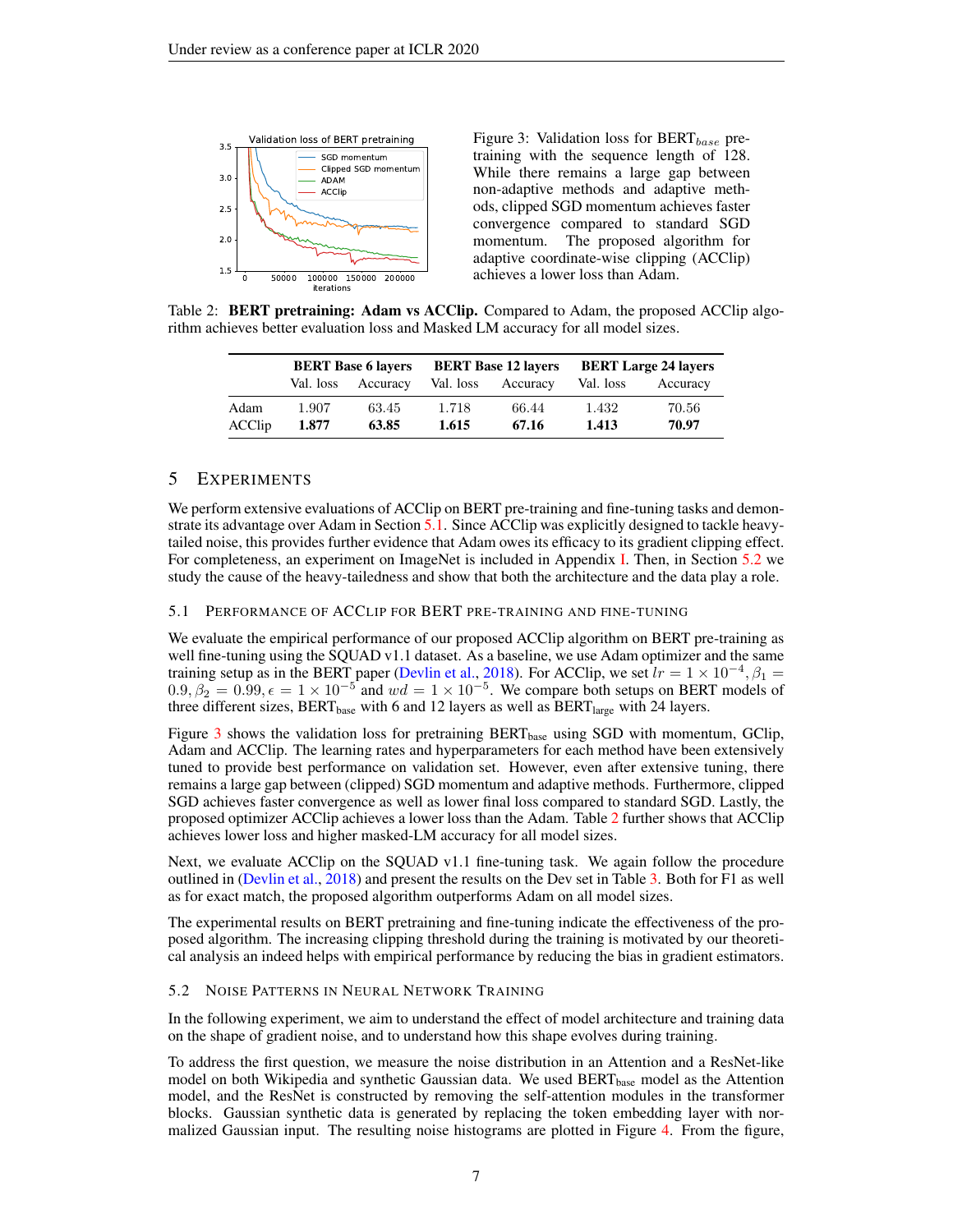<span id="page-7-1"></span>Table 3: **SQUAD v1.1 dev set: Adam vs ACClip.** The mean and standard deviation of F1 and exact match score for 5 runs. The first row contains results reported from the original BERT paper, which are obtained by picking the best ones out of 10 repeated experiments.

|        | <b>BERT Base 6 layers</b>  |                  | <b>BERT Base 12 layers</b>         |                  | <b>BERT Large 24 layers</b> |                  |
|--------|----------------------------|------------------|------------------------------------|------------------|-----------------------------|------------------|
|        | EM                         | F1.              | EM                                 | F1               | EM                          | F1.              |
|        | Adam (Devlin et al., 2018) |                  | 80.8                               | 88.5             | 84.1                        | 90.9             |
| Adam   | $76.85 \pm 0.34$           | $84.79 \pm 0.33$ | $81.42 \pm 0.16$                   | $88.61 + 0.11$   | $83.94 \pm 0.19$            | $90.87 \pm 0.12$ |
| ACClip | $78.07 \pm 0.24$           | $85.87\pm0.13$   | $\textbf{81.62} \pm \textbf{0.18}$ | $88.82 \pm 0.10$ | $84.93 + 0.29$              | $91.40 \pm 0.15$ |

<span id="page-7-2"></span>

Figure 4: Noise distribution in Attention and ResNet on two data sources: Wikipedia and synthetic Gaussian. The noise pattern is from the interaction of both architecture and data distribution.

heavy-tailed noises are observed in the Attention model independently of the input data. For the ResNet model, we see Gaussian input leads to Gaussian noise while Wikipedia data makes the noise to be heavy-tailed. Therefore, the noise pattern results from both the model architecture as well as the data distribution.

Figure [5](#page-7-0) shows how the distribution of gradient noise is evolving during training. The results highlight that the noise distribution is non-stationary during BERT training as the noise is becoming increasingly more concentrated. In contrast, for the ResNet model on ImageNet, the shape of the noise distribution remains almost unchanged. This result supports the use of exponential moving average as an estimator for the underlying non-stationary distribution to accelerate optimization.

<span id="page-7-0"></span>

(b) Development of noise distribution during ResNet50 training on ImageNet.

Figure 5: The distribution of gradient noise is non-stationary during BERT training, while it remains almost unchanged for ResNet training on ImageNet.

### 6 CONCLUSION

Our work theoretically and empirically ties the advantage of adaptive methods over SGD to the heavy-tailed nature of gradient noise. A careful analysis of the noise and its impact yielded several insights: that adaptive methods implicitly perform gradient clipping, that clipping is an excellent strategy to deal with heavy-tailed noise, and that the adaptive coordinate-wise clipping yields state of the art performance for training attention models. Our results add to a growing body of work which demonstrate the importance of the structure of the noise in understanding neural network training. We believe additional such investigations into the source of the heavy tailed-ness, as well as a characterization of the noise in other scenarios where Adam is used (e.g. GAN training or reinforcement learning) can lead to further insights with significant impact on practice.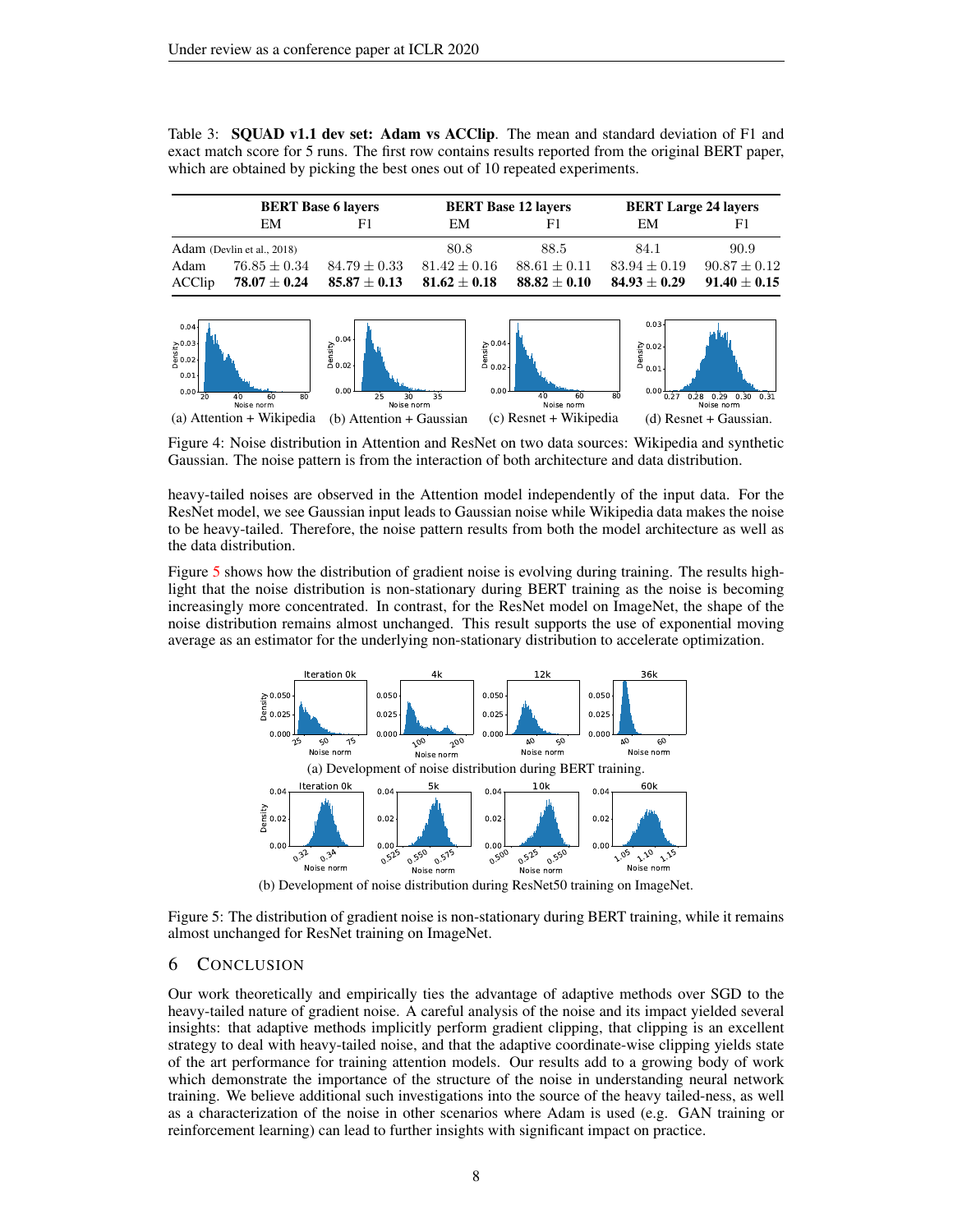### **REFERENCES**

- <span id="page-8-12"></span>Naman Agarwal, Brian Bullins, Xinyi Chen, Elad Hazan, Karan Singh, Cyril Zhang, and Yi Zhang. The case for full-matrix adaptive regularization. *arXiv preprint arXiv:1806.02958*, 2018.
- <span id="page-8-6"></span>Larry Armijo. Minimization of functions having Lipschitz continuous first partial derivatives. *Pacific Journal of mathematics*, 16(1):1–3, 1966.
- <span id="page-8-18"></span>Sébastien Bubeck, Nicolo Cesa-Bianchi, and Gábor Lugosi. Bandits with heavy tail. *IEEE Transactions on Information Theory*, 59(11):7711–7717, 2013.
- <span id="page-8-11"></span>Xiangyi Chen, Sijia Liu, Ruoyu Sun, and Mingyi Hong. On the convergence of a class of adam-type algorithms for non-convex optimization. *arXiv preprint arXiv:1808.02941*, 2018.
- <span id="page-8-5"></span>Jacob Devlin, Ming-Wei Chang, Kenton Lee, and Kristina Toutanova. Bert: Pre-training of deep bidirectional transformers for language understanding. *arXiv preprint arXiv:1810.04805*, 2018.
- <span id="page-8-1"></span>John Duchi, Elad Hazan, and Yoram Singer. Adaptive subgradient methods for online learning and stochastic optimization. *Journal of Machine Learning Research*, 12(Jul):2121–2159, 2011.
- <span id="page-8-14"></span>Elad Hazan, Kfir Levy, and Shai Shalev-Shwartz. Beyond convexity: Stochastic quasi-convex optimization. In *Advances in Neural Information Processing Systems*, pp. 1594–1602, 2015.
- <span id="page-8-2"></span>Diederik P Kingma and Jimmy Ba. ADAM: A method for stochastic optimization. *arXiv preprint arXiv:1412.6980*, 2014.
- <span id="page-8-17"></span>Simon Lacoste-Julien, Mark Schmidt, and Francis Bach. A simpler approach to obtaining an o (1/t) convergence rate for the projected stochastic subgradient method. *arXiv preprint arXiv:1212.2002*, 2012.
- <span id="page-8-13"></span>Kfir Y Levy. The power of normalization: Faster evasion of saddle points. *arXiv preprint arXiv:1611.04831*, 2016.
- <span id="page-8-9"></span>Xiaoyu Li and Francesco Orabona. On the convergence of stochastic gradient descent with adaptive stepsizes. *arXiv preprint arXiv:1805.08114*, 2018.
- <span id="page-8-16"></span>Stephen Merity, Nitish Shirish Keskar, and Richard Socher. Regularizing and optimizing LSTM language models. In *International Conference on Learning Representations*, 2018. URL [https:](https://openreview.net/forum?id=SyyGPP0TZ) [//openreview.net/forum?id=SyyGPP0TZ](https://openreview.net/forum?id=SyyGPP0TZ).
- <span id="page-8-19"></span>Abhishek Panigrahi, Raghav Somani, Navin Goyal, and Praneeth Netrapalli. Non-gaussianity of stochastic gradient noise. *arXiv preprint arXiv:1910.09626*, 2019.
- <span id="page-8-7"></span>Boris T Polyak. Introduction to optimization. optimization software. *Inc., Publications Division, New York*, 1, 1987.
- <span id="page-8-3"></span>Sashank J Reddi, Satyen Kale, and Sanjiv Kumar. On the convergence of ADAM and beyond. *arXiv preprint arXiv:1904.09237*, 2019.
- <span id="page-8-0"></span>H. Robbins and S. Monro. A stochastic approximation method. *Annals of Mathematical Statistics*, 22:400–407, 1951.
- <span id="page-8-15"></span>Umut Simsekli, Levent Sagun, and Mert Gurbuzbalaban. A tail-index analysis of stochastic gradient noise in deep neural networks. *arXiv preprint arXiv:1901.06053*, 2019.
- <span id="page-8-10"></span>Matthew Staib, Sashank J Reddi, Satyen Kale, Sanjiv Kumar, and Suvrit Sra. Escaping saddle points with adaptive gradient methods. *arXiv preprint arXiv:1901.09149*, 2019.
- <span id="page-8-8"></span>Tijmen Tieleman and Geoffrey Hinton. Lecture 6.5-rmsprop: Divide the gradient by a running average of its recent magnitude. *COURSERA: Neural networks for machine learning*, 4(2):26– 31, 2012.
- <span id="page-8-4"></span>Ashish Vaswani, Noam Shazeer, Niki Parmar, Jakob Uszkoreit, Llion Jones, Aidan N Gomez, Łukasz Kaiser, and Illia Polosukhin. Attention is all you need. In *Advances in neural information processing systems*, pp. 5998–6008, 2017.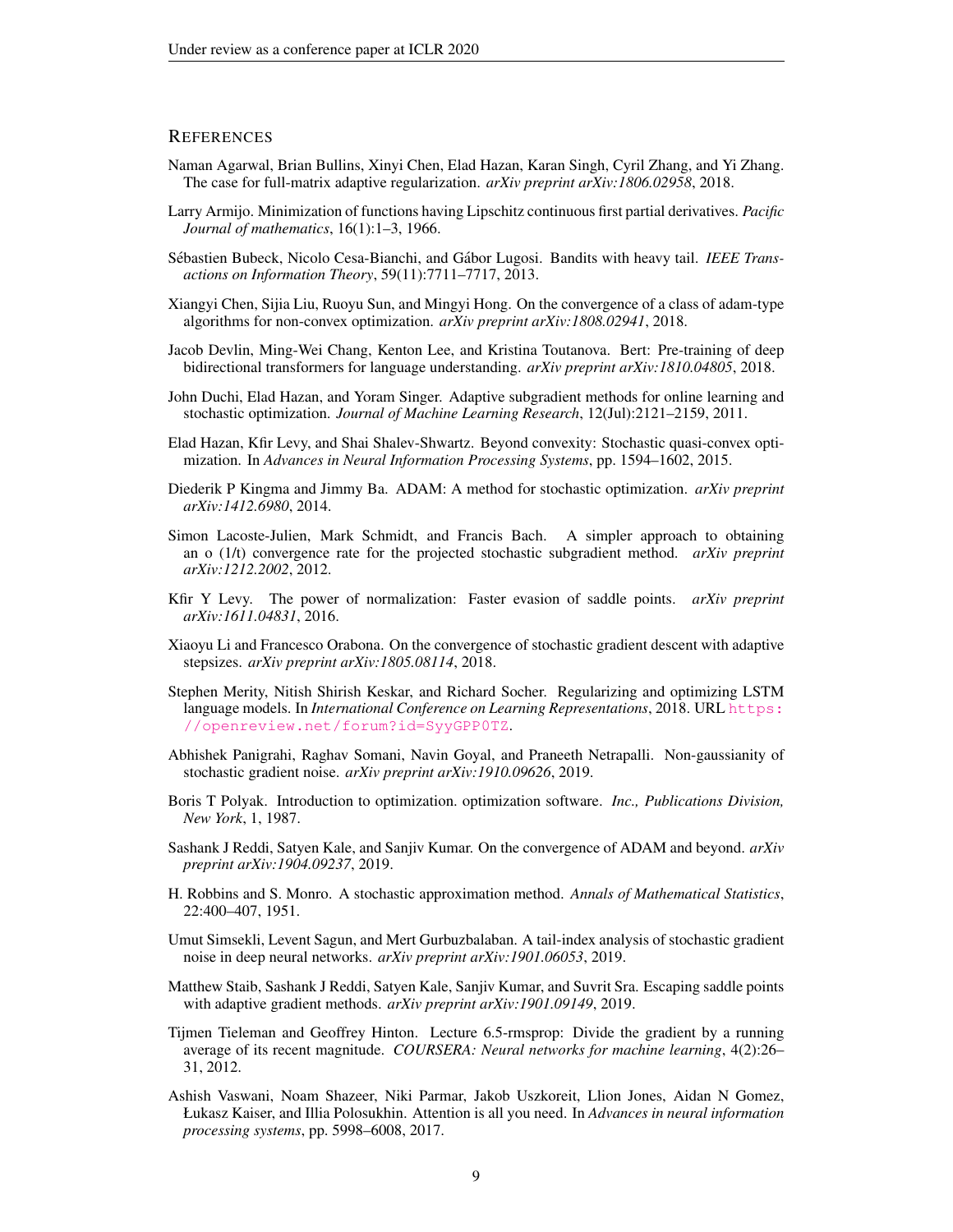- <span id="page-9-1"></span>Rachel Ward, Xiaoxia Wu, and Leon Bottou. Adagrad stepsizes: Sharp convergence over nonconvex landscapes, from any initialization. *arXiv preprint arXiv:1806.01811*, 2018.
- <span id="page-9-0"></span>Ashia C Wilson, Rebecca Roelofs, Mitchell Stern, Nati Srebro, and Benjamin Recht. The marginal value of adaptive gradient methods in machine learning. In *Advances in Neural Information Processing Systems*, pp. 4148–4158, 2017.
- <span id="page-9-6"></span>Jingzhao Zhang, Tianxing He, Suvrit Sra, and Ali Jadbabaie. Analysis of gradient clipping and adaptive scaling with a relaxed smoothness condition. *arXiv preprint arXiv:1905.11881*, 2019.
- <span id="page-9-2"></span>Dongruo Zhou, Yiqi Tang, Ziyan Yang, Yuan Cao, and Quanquan Gu. On the convergence of adaptive gradient methods for nonconvex optimization. *arXiv preprint arXiv:1808.05671*, 2018a.
- <span id="page-9-4"></span>Zhiming Zhou, Qingru Zhang, Guansong Lu, Hongwei Wang, Weinan Zhang, and Yong Yu. Adashift: Decorrelation and convergence of adaptive learning rate methods. *arXiv preprint arXiv:1810.00143*, 2018b.
- <span id="page-9-3"></span>Fangyu Zou and Li Shen. On the convergence of weighted adagrad with momentum for training deep neural networks. *arXiv preprint arXiv:1808.03408*, 2018.
- <span id="page-9-5"></span>Fangyu Zou, Li Shen, Zequn Jie, Weizhong Zhang, and Wei Liu. A sufficient condition for convergences of adam and rmsprop. In *Proceedings of the IEEE Conference on Computer Vision and Pattern Recognition*, pp. 11127–11135, 2019.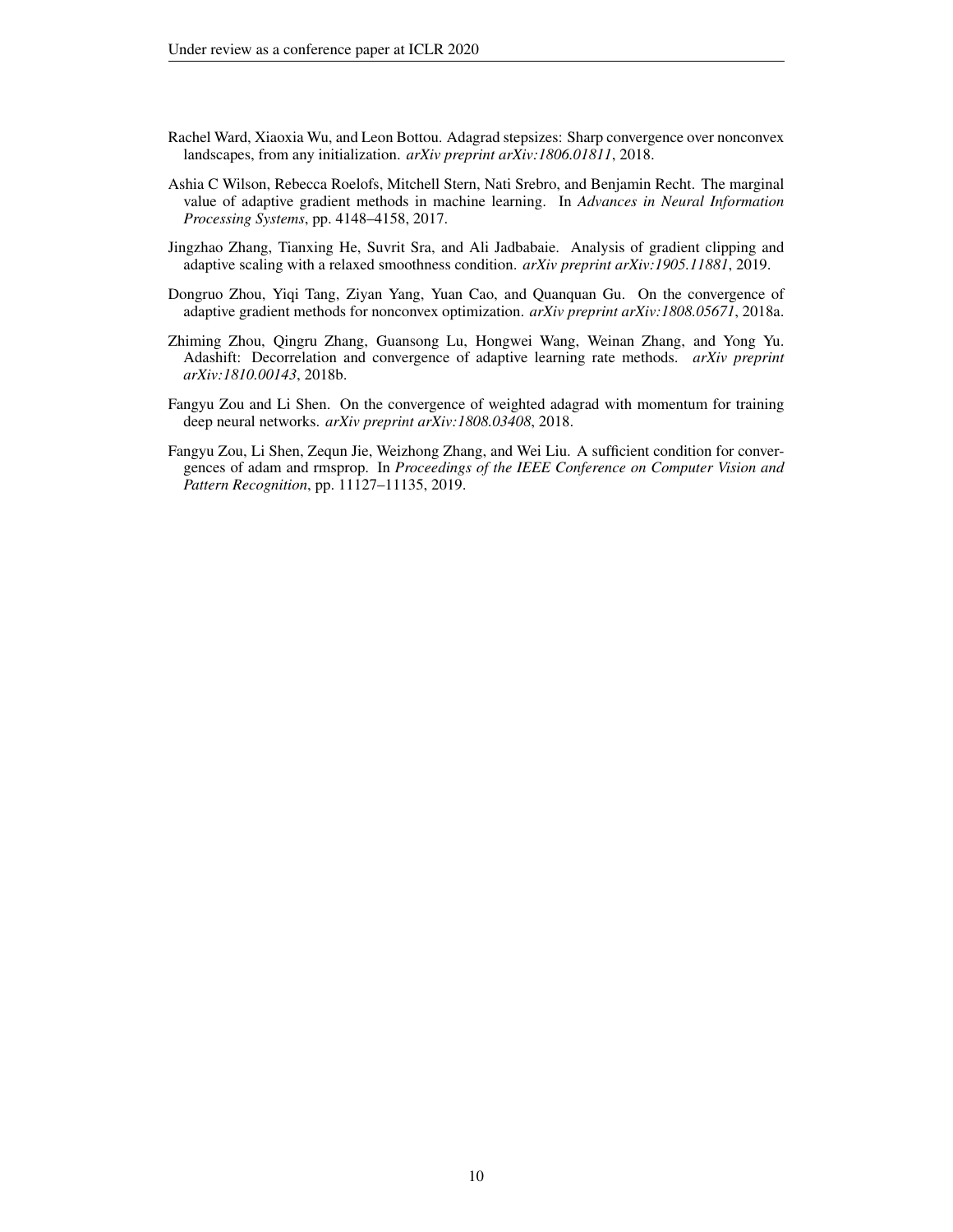# <span id="page-10-0"></span>A NECESSITY OF ADAPTIVITY AND NON-CONVERGENCE OF SGD

Consider a simple toy function  $f(x) = \frac{1}{2} ||x - a||^2$  with an optimum value of 0 achieved at  $x^* = a$ . Suppose that we receive stochastic gradients  $g(x)$  with potentially unbounded variance i.e.  $\mathbb{E}[\|g(x) - \nabla f(x)\|^2] = \infty$ . Then, starting from  $x_0 = 0$ , let us run SGD (possibly with momentum) using with arbitrary but fixed step-sizes i.e. the step-sizes are predetermined and do not depend on the stochastic gradients. The output  $x_k$  is then simply a linear combination of  $\{g(x_j)\}_{j\leq k}$  with some (fixed) weights  $\{\eta_j \in \mathbb{R}\}_{j \leq k}$ 

$$
x_k = \sum_{j=1}^k \eta_j g(x_j) .
$$

The the expected function suboptimality at  $x_k$  can be lower bounded as follows

$$
\mathbb{E}[f(x_k)] - f(a) = \mathbb{E}[\|x_k - a\|^2] \ge \mathbb{E}[\|x_k - \mathbb{E}[x_k]\|^2] = \mathbb{E}\left[\left\|\sum_{j=1}^k \eta_j(g(x_j) - \mathbb{E}[g(x_j))] \right\|^2\right].
$$

The last term in the above expression is the variance of sum of k independent random variables and  $\eta_i$  are fixed constants. We can then simplify as

$$
\mathbb{E}\Big[\Big\|\sum_{j=1}^k \eta_j(g(x_j) - \mathbb{E}[g(x_j))] \Big\|^2\Big] = \sum_{j=1}^k \eta_j^2 \mathbb{E}\big[\big\| (g(x_j) - \mathbb{E}[g(x_j))] \big\|^2\big]
$$
  

$$
\geq (\sum_{i=0}^k \eta_i^2) \max_{j \in [k]} \mathbb{E}[\|g(x_j) - \nabla f(x_j)\|^2].
$$

This implies that if there is any  $i, j \leq k$  such that  $\eta_i^2 > 0$  and  $\mathbb{E}[\Vert g(x_j) - \nabla f(x_j)\Vert]^2 = \infty$ , we have  $\mathbb{E}[f(x_k)] = \infty!$ ! Thus, the solution provided by SGD can be arbitrarily bad when the domain is unbounded.

It was important in our proof above that the step-sizes are fixed before-hand and are independent of the stochastic gradients. Notably, both gradient clipping and adaptive methods do not satisfy this property, and can indeed tackle unbounded variance. In some sense, the above example establishes adaptivity as being *necessary* when dealing with heavy-tailed noise.

### B ADDITIONAL DEFINITIONS AND NOTATION

Here we describe some of the formal definitions which were previously skipped.

**Definition 3** ( $\mu$ -strong-convexity). *f is*  $\mu$ -strongly convex, if there exist positive constants  $\mu$  such *that*  $\forall x, y$ *,* 

$$
f(y) \ge f(x) + \langle \nabla f(x), y - x \rangle + \frac{\mu}{2} ||y - x||^2
$$

The strong convexity assumption and the bounded gradient assumption implicitly implies that the domain is bounded. However, the domain diameter is not used explicitly in the proof. The projected clipped gradient descent follows exactly the same argument and the fact that orthogonal projections contract distances.

<span id="page-10-2"></span>**Definition 4** (L-smoothness). f is L-smooth, if there exist positive constants L such that  $\forall x, y$ ,

$$
f(y) \le f(x) + \langle \nabla f(x), y - x \rangle + \frac{L}{2} \|y - x\|^2.
$$

Note that the above definitions together imply that  $\mu \leq L$ .

### C EFFECT OF GLOBAL CLIPPING ON VARIANCE AND BIAS

We focus on [\(GClip\)](#page-3-1) under stochastic gradients which satisfy Assumption [1.](#page-2-0)

<span id="page-10-1"></span>**Lemma 2.** *For any*  $g(x)$  *suppose that assumption [1](#page-2-0) holds with*  $\alpha \in (1, 2]$ *. Then the estimator*  $\hat{g}$ *from* [\(GClip\)](#page-3-1) with global clipping parameter  $\tau \geq 0$  satisfies:

$$
\mathbb{E}\big[\|\hat{g}(x)\|^2\big] \leq G^{\alpha}\tau^{2-\alpha} \text{ and } \|\mathbb{E}[\hat{g}(x)] - \nabla f(x)\|^2 \leq G^{2\alpha}\tau^{-2(\alpha-1)}.
$$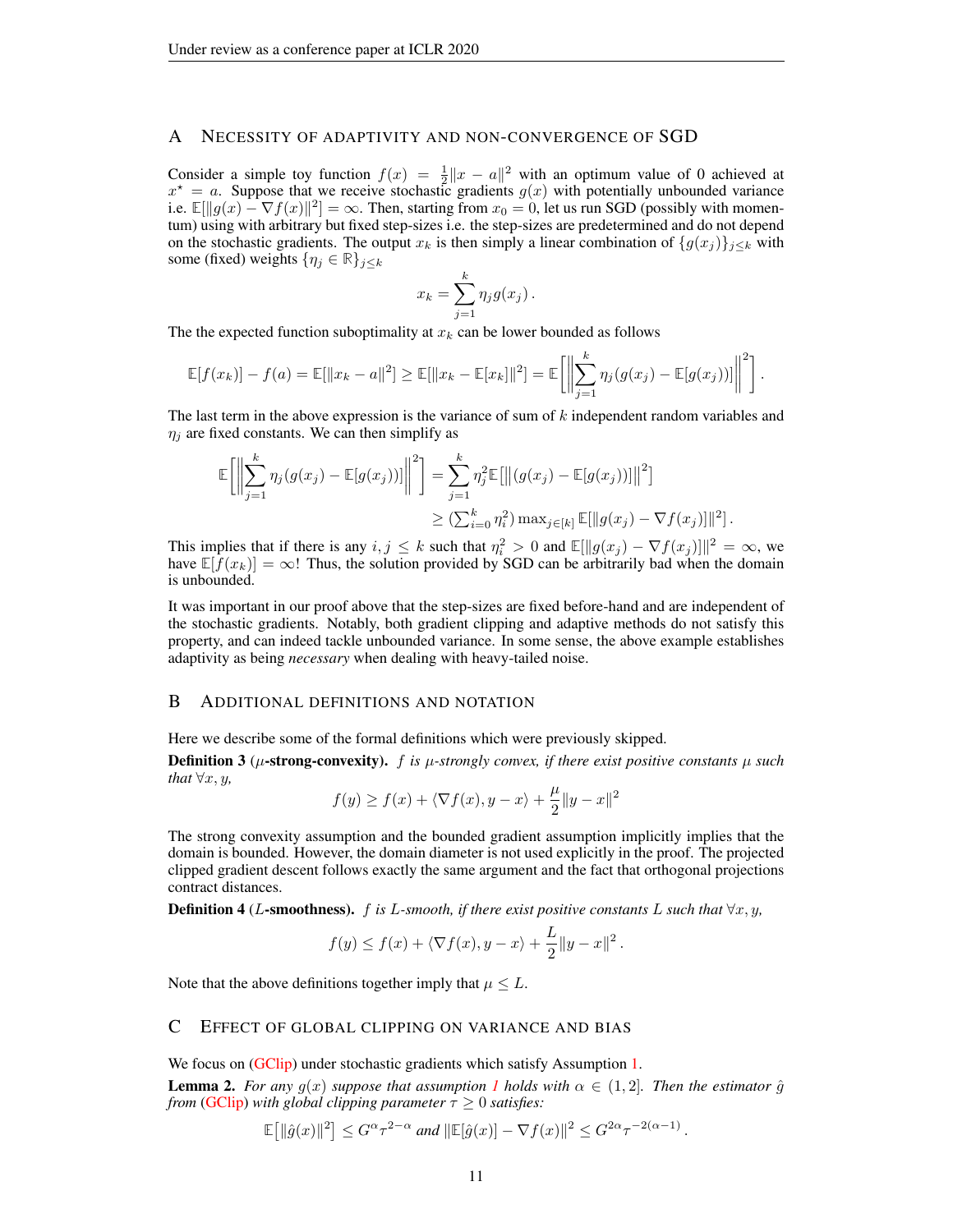*Proof.* First, we bound the variance.

$$
\mathbb{E}[\|\hat{g}(x)\|^2] = \mathbb{E}[\|\hat{g}(x)\|^\alpha \|\hat{g}(x)\|^{2-\alpha}]
$$

By the fact that  $\hat{g}(x) \leq \tau$ , we get

$$
\mathbb{E}[\|\hat{g}(x)\|^2] = \mathbb{E}[\|\hat{g}(x)\|^{\alpha} \tau^{2-\alpha}] \leq G^{\alpha} \tau^{2-\alpha}.
$$

Next, we bound the bias,

$$
\|\mathbb{E}[\hat{g}(x)] - \nabla f(x)\| = \|\mathbb{E}[\hat{g}(x) - g(x)]\| \n\le \mathbb{E}[\|\hat{g}(x) - g(x)\|] = \mathbb{E}[\|\hat{g}(x) - g(x)\| \mathbb{1}_{\{|g(x)| \ge \tau\}}] \n\le \mathbb{E}[\|g(x)\| \mathbb{1}_{\{|g(x)| \ge \tau\}}] \le \mathbb{E}[\|g(x)\|^\alpha] \tau^{-(\alpha - 1)}.
$$

The last inequality follows by Markov inequality.

As we increase the clipping parameter  $\tau$ , note that the variance (the first term in Lemma [2\)](#page-10-1) increases while the bias (which is the second term) decreases. This way, we can carefully trade-off the variance of our estimator against its bias, thereby ensuring convergence of the algorithm.

### D STRONGLY-CONVEX RATES (PROOF OF THEOREM [1\)](#page-4-0)

For simplicity, we denote 
$$
\hat{g}_k = \eta_k \hat{g}(x_k)
$$
 and the bias  $b_k = \mathbb{E}[\hat{g}_k] - \nabla f(x_k)$ .  
\n
$$
||x_k - x^*||^2 = ||x_{k-1} - \eta_k \hat{g}_{k-1} - x^*||^2
$$
\n
$$
= ||x_{k-1} - x^*||^2 - 2\eta_k \langle x_{k-1} - x^*, \nabla f(x_{k-1}) \rangle
$$
\n
$$
- 2\eta_k \langle x_{k-1} - x^*, b_{k-1} \rangle + \eta_k^2 ||\hat{g}_{k-1}||^2
$$
\n
$$
\leq (1 - \mu \eta_k) ||x_{k-1} - x^*||^2 - 2\eta_k (f(x_{k-1}) - f^*)
$$
\n
$$
+ 2\eta_k (\frac{\mu}{4} ||x_{k-1} - x^*||^2 + \frac{4}{\mu} ||b_k||^2) + \eta_k^2 ||\hat{g}_{k-1}||^2.
$$

Rearrange and we get

$$
f(x_{k-1}) - f^* \le \frac{\eta_k^{-1} - \mu/2}{2} \|x_{k-1} - x^*\|^2 - \frac{\eta_k^{-1}}{2} \|x_k - x^*\|^2 + \frac{4}{\mu} \|b_k\|^2 + \frac{\eta_k}{2} \|\hat{g}_{k-1}\|^2.
$$

After taking expectation and apply the inequality from Lemma [2,](#page-10-1) we get

$$
\mathbb{E}[f(x_{k-1})] - f^* \le \mathbb{E}\left[\frac{\eta_k^{-1} - \mu/2}{2} \|x_{k-1} - x^*\|^2 - \frac{\eta_k^{-1}}{2} \|x_k - x^*\|^2\right] + 4G^{2\alpha} \tau^{2 - 2\alpha} \mu^{-1} + \eta_k G^{\alpha} \tau^{2 - \alpha} / 2.
$$

Then take  $\eta_k = \frac{4}{\mu(k+1)}, \tau_k = G k^{\frac{1}{\alpha}}$  and multiply both side by k, we get

$$
k\mathbb{E}[f(x_{k-1})] - f^* \le \frac{\mu}{8} \mathbb{E}[k(k-1)\|x_{k-1} - x^*\|^2 - k(k+1)\|x_k - x^*\|^2] + 8G^2 k^{\frac{2-\alpha}{\alpha}} \mu^{-1}.
$$

Notice that  $\sum_{k=1}^{K} k^{\frac{2-\alpha}{\alpha}} \leq \int_0^{K+1} k^{\frac{2-\alpha}{\alpha}} dk \leq (K+1)^{2/\alpha}$ . Sum over k and we get  $\sum_{k=1}^{K} k \mathbb{E}[f(x_{k-1})] - f^* \leq \frac{\mu}{8}$  $\frac{\mu}{8} \mathbb{E} \left[ -T(T+1) \|x_T - x^*\|^2 \right]$ 

$$
+ 8G^2(K+1)^{\frac{2}{\alpha}}\mu^{-1}.
$$

Devide both side by  $\frac{K(K+1)}{2}$  and we get

$$
\frac{2}{K(K+1)} \sum_{k=1}^{K} k \mathbb{E}[f(x_{k-1})] - f^* \leq 8G^2 K^{-1} (K+1)^{\frac{2-\alpha}{\alpha}} \mu^{-1}.
$$

Notice that for  $K \geq 1, K^{-1} \leq 2(K+1)^{-1}$ . We have

$$
\frac{2}{K(K+1)} \sum_{k=1}^{K} k \mathbb{E}[f(x_{k-1})] - f^* \le 16G^2(K+1)^{\frac{2-2\alpha}{\alpha}} \mu^{-1}.
$$

The theorem then follows by Jensen's inequality.

 $\Box$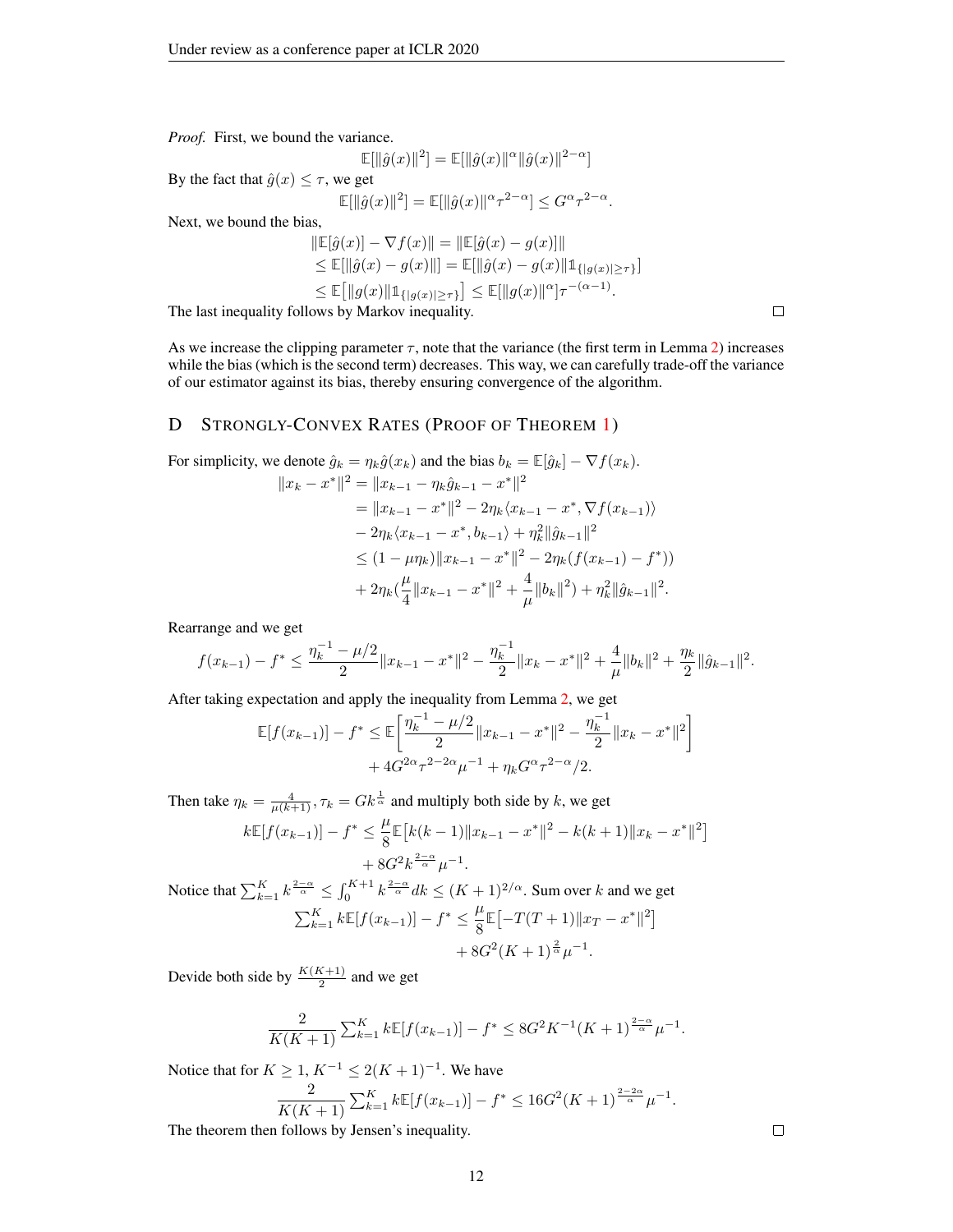# E NON-CONVEX RATES (PROOF OF THEOREM [2\)](#page-4-1)

For simplicity, we denote  $\hat{g}_k = \hat{g}(x_{k-1})$  and the bias  $b_k = \mathbb{E}[\hat{g}_k] - \nabla f(x_k)$ . By Assumption [4,](#page-10-2) we have

$$
f(x_k) \le f(x_{k-1}) + \langle \nabla f(x_{k-1}), -\eta_k \hat{g}_k \rangle + \frac{\eta_k^2 L}{2} ||\hat{g}_k||^2
$$
  
\n
$$
\le f(x_{k-1}) - \eta_k ||\nabla f(x_{k-1})||^2 - \eta_k \langle \nabla f(x_{k-1}), b_k \rangle + \frac{\eta_k^2 L}{2} ||\hat{g}_k||^2
$$
  
\n
$$
\le f(x_{k-1}) - \eta_k ||\nabla f(x_{k-1})||^2 - \eta_k \langle \nabla f(x_{k-1}), b_k \rangle + \frac{\eta_k^2 L}{2} ||\hat{g}_k||^2
$$
  
\n
$$
\le f(x_{k-1}) - \eta_k ||\nabla f(x_{k-1})||^2 + \frac{\eta_k}{2} ||\nabla f(x_{k-1})||^2 + \frac{\eta_k}{2} ||b_k||^2 + \frac{\eta_k^2 L}{2} ||\hat{g}_k||^2.
$$

Here the last step used the AM-GM inequality. Then, taking expectation in both sides and using Lemma [2](#page-10-1) gives

$$
\mathbb{E}[f(x_k)|x_{k-1}] \le f(x_{k-1}) - \frac{\eta_k}{2} \|\nabla f(x_{k-1})\|^2 + \frac{\eta_k^2 LG^{\alpha} \tau^{2-\alpha}}{2} + \frac{\eta_k G^{2\alpha}}{2\tau^{2\alpha-2}}.
$$

Rearrange and sum the terms above for some fixed step-size  $\{\eta_k = \eta\}$  and threshold  $\{\tau_k = \tau\}$  to get

$$
\frac{1}{K} \sum_{k=1}^{K} \mathbb{E}[\|\nabla f(x_{k-1})\|^2] \le \frac{2}{\eta K} (f(x_0) - \mathbb{E}[f(x_K)]) + \eta LG^{\alpha} \tau^{2-\alpha} + \frac{G^{2\alpha}}{\tau^{2\alpha-2}}
$$
\n
$$
\le \underbrace{\frac{2}{\eta K} (f(x_0) - f^*)}_{T_1} + \underbrace{\eta LG^{\alpha} \tau^{2-\alpha}}_{T_2} + \frac{G^{2\alpha}}{\tau^{2\alpha-2}}.
$$

Since we use a threshold  $\tau = \frac{G}{\sqrt{GM}}$  $\frac{G}{(\eta L)^{\frac{1}{\alpha}}}$ , we can simplify  $T_2$  as

$$
\eta LG^{\alpha} \tau^{2-\alpha} + \frac{G^{2\alpha}}{\tau^{2\alpha-2}} = \frac{2G^{2\alpha}}{\tau^{2\alpha-2}} = 2G^2(\eta L)^{\frac{2\alpha-2}{\alpha}}.
$$

Denote  $f_0 = f(x_0) - f^*$  to ease notation. Then, adding  $T_2$  back to  $T_1$  and using a step-size  $\eta = \left[\left(\frac{f_0}{G^2 K}\right)^{\frac{\alpha}{3\alpha-2}}\middle/L^{\frac{2\alpha-2}{3\alpha-2}}\right]$  we get

$$
T_1 + T_2 = \frac{2f_0}{\eta K} + 2G^2(\eta L)^{\frac{2\alpha - 2}{\alpha}} = \frac{4f_0}{\eta K} = 4G^{\frac{2\alpha}{3\alpha - 2}} \left(\frac{Lf_0}{K}\right)^{\frac{2\alpha - 2}{3\alpha - 2}}.
$$

This proves the statement of the theorem.

# <span id="page-12-1"></span>F EFFECT OF COORDINATE-WISE MOMENT BOUND

We now examine how the rates would change if we replace Assumption [1](#page-2-0) with Assumption [2.](#page-5-1)

#### F.1 CONVERGENCE OF GCLIP (PROOF OF COROLLARY [1\)](#page-5-3)

We now look at [\(GClip\)](#page-3-1) under assumption [2.](#page-5-1) We can in fact also prove the following corollary for the non-convex case:

<span id="page-12-0"></span>Corollary 3 (Non-convex GClip under coordinate-wise noise). *Suppose we run GClip under the Assumption of [1](#page-2-0) to obtain the sequence*  $\{x_k\}$ *. Then, if* f *is* L-smooth and possibly non-convex, with *appropriate step-sizes and averaging,*

$$
\frac{1}{K}\sum_{k=1}^K \mathbb{E}[\|\nabla f(x_{k-1})\|^2] \le 4(\sqrt{d} \|B\|_{\alpha})^{\frac{2\alpha}{3\alpha-2}} \left(\frac{f(x_0) - f(x^*)}{K}\right)^{\frac{2\alpha-2}{3\alpha-2}}.
$$

 $\Box$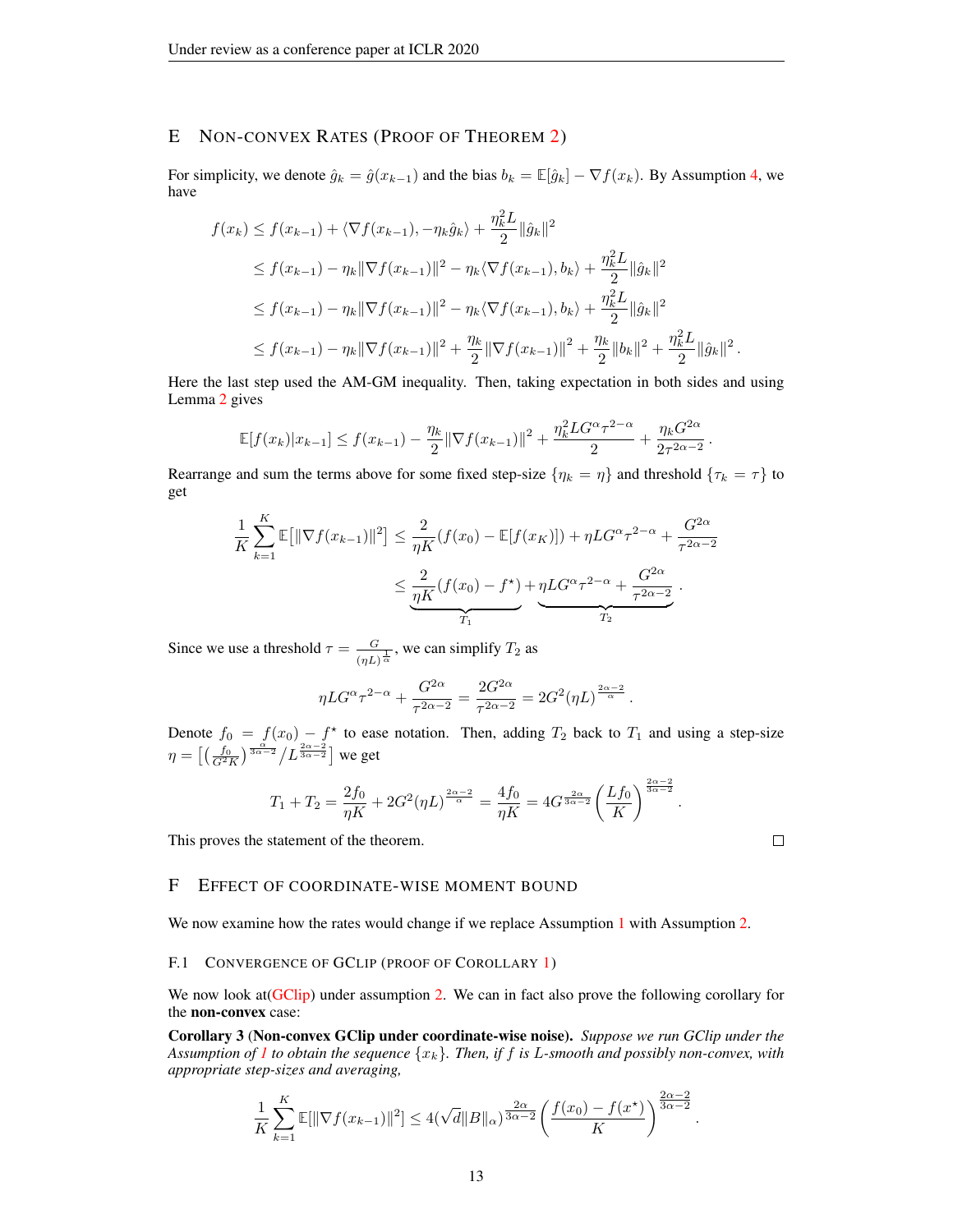<span id="page-13-0"></span>The proof of both the convex and non-convex rates following directly from the following Lemma. **Lemma 4.** For any  $g(x)$  suppose that assumption [2](#page-5-1) with  $\alpha \in (1, 2]$ . Then suppose we have a *constant upper-bound*

$$
\mathbb{E}[\|g(x)\|^{\alpha}] \leq D.
$$

*Then* D *satisfies*

$$
d^{\frac{\alpha}{2}-1}||B||_{\alpha}^{\alpha} \le D \le d^{\alpha/2}||B||_{\alpha}^{\alpha}.
$$

*Proof.* Note that the function  $(\cdot)^{\alpha/2}$  is concave for  $\alpha \in (1, 2]$ . Using Jensen's inequality we can rewrite as:

$$
D \ge \mathbb{E}[\|g(x)\|^{\alpha}] = d^{\alpha/2} \mathbb{E}\left[ \left( \frac{1}{d} \sum_{i=1}^d |g(x)^{(i)}|^2 \right)^{\alpha/2} \right] \ge d^{\alpha/2 - 1} \mathbb{E}\left[ \sum_{i=1}^d |g(x)^{(i)}|^{\alpha} \right].
$$

Since the right hand-side can be as large as  $d^{\frac{\alpha}{2}-1}||B||_{\alpha}^{\alpha}$ , we have our first inequality. On the other hand, we also have an upper bound below:

$$
\mathbb{E}[\|g(x)\|^{\alpha}] = \mathbb{E}\left[\left(\sum_{i=1}^{d} |g(x)^{(i)}|^2\right)^{\alpha/2}\right] \leq \mathbb{E}\left[\left(d(\max_{i=1}^{d} g(x)^{(i)})^2\right)^{\alpha/2}\right]
$$
  

$$
\leq \mathbb{E}\left[d^{\alpha/2}(\max_{i=1}^{d} g(x)^{(i)})^{\alpha}\right] \leq \mathbb{E}\left[d^{\alpha/2} \sum_{i=1}^{d} (g(x)^{(i)})^{\alpha}\right] \leq d^{\alpha/2} \sum_{i=1}^{d} B_i^{\alpha}
$$

where  $||B||_{\alpha}^{\alpha} = \sum_{i=1}^{d} B_i^{\alpha}$ . Thus, we have shown that

$$
d^{\frac{\alpha}{2}-1} \|B\|^\alpha_\alpha \leq \mathbb{E}[\|g(x)\|^\alpha] \leq d^{\alpha/2} \|B\|^\alpha_\alpha\,.
$$

We know that Jensen's inequality is tight when all the co-ordinates have equal values. This means that if the noise across the coordinates is linearly correlated the lower bound is tighter, whereas the upper bound is tighter if the coordinates depend upon each other in a more complicated manner or are independent of each other.  $\Box$ 

Substituting this bound on  $G$  in Theorems [1](#page-4-0) and [2](#page-4-1) gives us our corollaries.

#### F.2 CONVERGENCE OF CCLIP (PROOF OF THEOREM [3\)](#page-5-0)

The proof relies on the key lemma which captures the bias-variance trade off under the new noiseassumption and coordinate-wise clipping.

**Lemma 5.** For any  $g(x)$  suppose that assumption [2](#page-5-1) with  $\alpha \in (1,2]$  holds. Denote  $g_i$  to be  $i_{th}$ *component of*  $g(x)$ ,  $\nabla f(x)_i$  to be  $i_{th}$  *component of*  $\nabla f(x)$ . Then the estimator  $\hat{g}(x) = [\hat{g}_1; \cdots; \hat{g}_d]$ *from* [\(CClip\)](#page-3-2) *with clipping parameter*  $\tau = [\tau_1; \tau_2; \cdots; \tau_d]$  *satisfies:* 

$$
\mathbb{E}\big[\|\hat{g}_i\|^2\big] \leq B_i^{\alpha} \tau_i^{2-\alpha} \text{ and } \|\mathbb{E}[\hat{g}_i] - \nabla f(x)_i\|^2 \leq B_i^{2\alpha} \tau_i^{-2(\alpha-1)}
$$

*Proof.* Apply Lemma [2](#page-10-1) to the one dimensional case in each coordinate.

*Proof of Theorem* [3.](#page-5-0) Theorem [1](#page-4-0) For simplicity, we denote  $\hat{g}_k = \eta_k \hat{g}(x_k)$  and the bias  $b_k = \mathbb{E}[\hat{g}_k]$  –  $\nabla f(x_k)$ .

$$
||x_{k} - x^{*}||^{2} = ||x_{k-1} - \eta_{k}\hat{g}_{k-1} - x^{*}||^{2}
$$
  
\n
$$
= ||x_{k-1} - x^{*}||^{2} - 2\eta_{k}\langle x_{k-1} - x^{*}, \nabla f(x_{k-1})\rangle
$$
  
\n
$$
- 2\eta_{k}\langle x_{k-1} - x^{*}, b_{k-1}\rangle + \eta_{k}^{2}||\hat{g}_{k-1}||^{2}
$$
  
\n
$$
\leq (1 - \mu\eta_{k})||x_{k-1} - x^{*}||^{2} - 2\eta_{k}(f(x_{k-1}) - f^{*}))
$$
  
\n
$$
+ 2\eta_{k}(\frac{\mu}{4}||x_{k-1} - x^{*}||^{2} + \frac{4}{\mu}||b_{k}||^{2}) + \eta_{k}^{2}||\hat{g}_{k-1}||^{2}.
$$

 $\Box$ 

.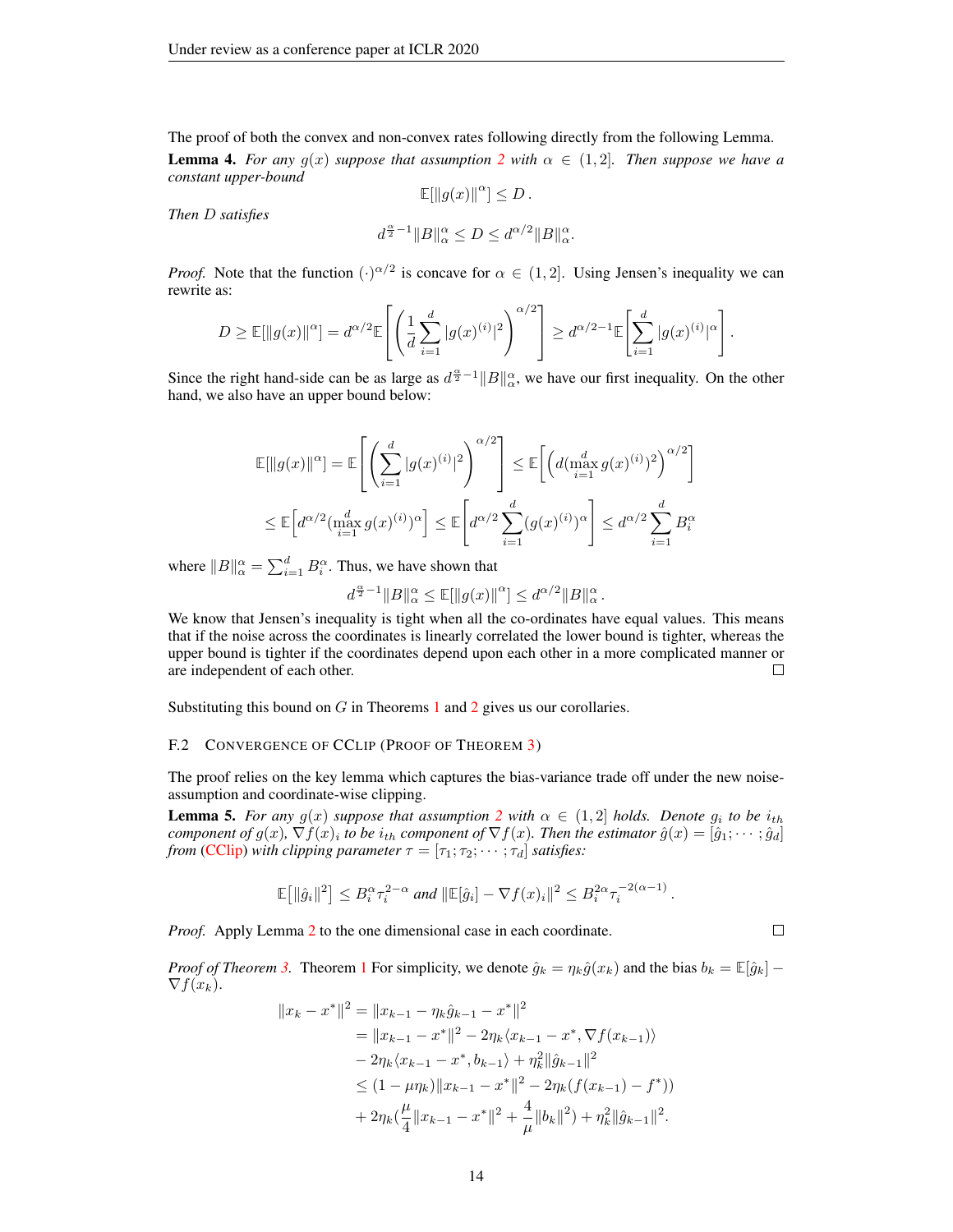Rearrange and we get

$$
f(x_{k-1}) - f^* \le \frac{\eta_k^{-1} - \mu/2}{2} \|x_{k-1} - x^*\|^2 - \frac{\eta_k^{-1}}{2} \|x_k - x^*\|^2 + \frac{4}{\mu} \|b_k\|^2 + \frac{\eta_k}{2} \|\hat{g}_{k-1}\|^2.
$$

After taking expectation and apply the inequality from Lemma [2,](#page-10-1) we get

$$
\mathbb{E}[f(x_{k-1})] - f^* \le \mathbb{E}\left[\frac{\eta_k^{-1} - \mu/2}{2} \|x_{k-1} - x^*\|^2 - \frac{\eta_k^{-1}}{2} \|x_k - x^*\|^2\right] + \sum_{i=1}^d 4B_i^{2\alpha} \tau_i^{2-2\alpha} \mu^{-1} + \eta_k G^{\alpha} \tau_i^{2-\alpha} / 2.
$$

Then take  $\eta_k = \frac{4}{\mu(k+1)}$ ,  $\tau_i = B_i k^{\frac{1}{\alpha}}$  and multiply both side by k, we get

$$
k\mathbb{E}[f(x_{k-1})] - f^* \le \frac{\mu}{8} \mathbb{E}[k(k-1)\|x_{k-1} - x^*\|^2 - k(k+1)\|x_k - x^*\|^2] + 8\sum_{i=1}^d B_i^2 k^{\frac{2-\alpha}{\alpha}} \mu^{-1}.
$$

Notice that  $\sum_{k=1}^{K} k^{\frac{2-\alpha}{\alpha}} \leq \int_0^{K+1} k^{\frac{2-\alpha}{\alpha}} dk \leq (K+1)^{2/\alpha}$ . Sum over k and we get

$$
\sum_{k=1}^{K} k \mathbb{E}[f(x_{k-1})] - f^* \le \frac{\mu}{8} \mathbb{E}[-T(T+1)\|x_T - x^*\|^2] + 8 \sum_{i=1}^{d} B_i^2 k^{\frac{2-\alpha}{\alpha}} \mu^{-1}.
$$

Devide both side by  $\frac{K(K+1)}{2}$  and we get

$$
\frac{2}{K(K+1)} \sum_{k=1}^{K} k \mathbb{E}[f(x_{k-1})] - f^* \le 8 \sum_{i=1}^{d} B_i^2 k^{\frac{2-\alpha}{\alpha}} \mu^{-1}.
$$

Notice that for  $K \geq 1, K^{-1} \leq 2(K+1)^{-1}$ . We have

$$
\frac{2}{K(K+1)} \sum_{k=1}^{K} k \mathbb{E}[f(x_{k-1})] - f^* \le 16 \sum_{i=1}^{d} B_i^2 k^{\frac{2-\alpha}{\alpha}} \mu^{-1}.
$$
  
follows by Jensen's inequality.

The theorem then follows by Jensen's inequality.

 $\Box$ 

.

#### We can in fact also show a **non-convex** convergence rate:

<span id="page-14-0"></span>Theorem 5 (Non-convex CClip under coordinate-wise noise). *Suppose we run CClip under the Assumption of [1](#page-2-0) to obtain the sequence*  ${x_k}$ *. Then, if f is L*-smooth and possibly non-convex, with *appropriate step-sizes and averaging,*

$$
\frac{1}{K} \sum_{k=1}^{K} \mathbb{E}[\|\nabla f(x_{k-1})\|^2] \le 4\|B\|_2^{\frac{2\alpha}{3\alpha-2}} \left(\frac{f(x_0) - f(x^*)}{K}\right)^{\frac{2\alpha-2}{3\alpha-2}}
$$

*Proof.* This is very similar to Theorem [2,](#page-4-1) except that we use the same trick as in the proof above for Theorem [3.](#page-5-0)  $\Box$ 

### G LOWER BOUND (PROOF OF THEOREM [4\)](#page-5-2)

We consider the following simple one-dimensional function class parameterized by  $b$ :

<span id="page-14-1"></span>
$$
\min_{x \in [0,1/2]} \{ f_b(x) = \frac{1}{2}(x-b)^2 \}, \text{ for } b \in [0,1/2].
$$
 (1)

Also suppose that for  $\alpha \in (1,2]$  and  $b \in [0,1/2]$  the stochastic gradients are of the form:

<span id="page-14-2"></span>
$$
g(x) \sim \nabla f_b(x) + \chi_b \,, \mathbb{E}[g(x)] = \nabla f_b(x) \,, \text{ and } \mathbb{E}[|g(x)|^{\alpha}] \le 1 \,. \tag{2}
$$

Note that the function class [\(1\)](#page-14-1) has  $\mu = 1$  and optimum value  $f_b(b) = 0$ , and the  $\alpha$ -moment of the noise in [\(2\)](#page-14-2) satisfies  $G = B \le 1$ . Thus, we want to prove the following: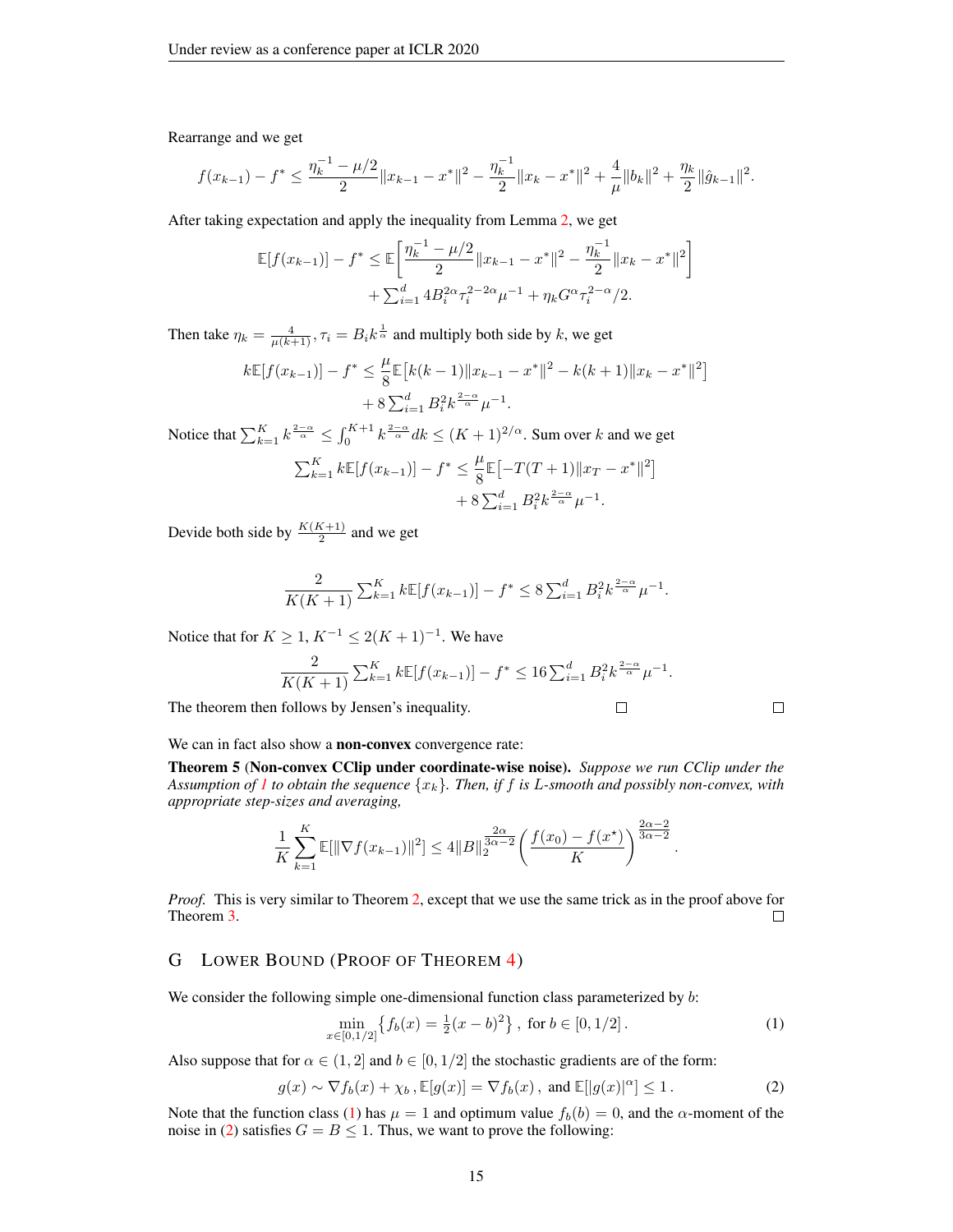**Theorem 6.** For any  $\alpha \in (1,2]$  there exists a distribution  $\chi_b$  such that the stochastic gradients *satisfy* [\(2\)](#page-14-2). Further, for any (possibly randomized) algorithm A, define  $A_k(f_b + \chi_b)$  to be the output *of the algorithm* A *after*  $k$  *queries to the stochastic gradient*  $g(x)$ *. Then:* 

$$
\max_{b \in [0,1/2]} \mathbb{E}[f_b(\mathcal{A}_k(f_b + \chi_b))] \geq \Omega\bigg(\frac{1}{k^{2(\alpha-1)/\alpha}}\bigg).
$$

Our lower bound construction is inspired by Theorem 2 of [Bubeck et al.](#page-8-18) [\(2013\)](#page-8-18). Let  $\mathcal{A}_k(f_b + \chi_b)$ denote the output of any possibly randomized algorithm  $A$  after processing  $k$  stochastic gradients of the function  $f_b$  (with noise drawn i.i.d. from distribution  $\chi_b$ ). Similarly, let  $\mathcal{D}_k(f_b + \chi_b)$  denote the output of a *deterministic* algorithm after processing the k stochastic gradients. Then from Yao's minimax principle we know that for any fixed distribution B over [0,  $1/2$ ],

$$
\min_{\mathcal{A}} \max_{b \in [0,1/2]} \mathbb{E}_{\mathcal{A}}[\mathbb{E}_{\chi_b} f_b(\mathcal{A}_k(f_b + \chi_b))] \geq \min_{\mathcal{D}} \mathbb{E}_{b \sim \mathcal{B}}[\mathbb{E}_{\chi_b} f_b(\mathcal{D}_k(f_b + \chi_b))].
$$

Here we denote  $\mathbb{E}_{\mathcal{A}}$  to be expectation over the randomness of the algorithm  $\mathcal{A}$  and  $\mathbb{E}_{\chi_b}$  to be over the stochasticity of the the noise distribution  $\chi_b$ . Hence, we only have to analyze deterministic algorithms to establish the lower-bound. Further, since  $\mathcal{D}_k$  is deterministic, for any *bijective* transformation h which transforms the stochastic gradients, there exists a deterministic algorithm  $D$  such that  $\tilde{\mathcal{D}}_k(h(f_b + \chi_b)) = \mathcal{D}_k(f_b + \chi_b)$ . This implies that for any bijective transformation  $h(\cdot)$  of the gradients:

$$
\min_{\mathcal{D}} \mathbb{E}_{b \sim \mathcal{B}}[\mathbb{E}_{\chi_b} f_b(\mathcal{D}_k(f_b + \chi_b))] = \min_{\mathcal{D}} \mathbb{E}_{b \sim \mathcal{B}}[\mathbb{E}_{\chi_b} f_b(\mathcal{D}_k(h(f_b + \chi_b)))]\,.
$$

In this rest of the proof, we will try obtain a lower bound for the right hand side above.

We now describe our construction of the three quantities to be defined: the problem distribution  $\mathcal{B}$ , the noise distribution  $\chi_b$ , and the bijective mapping  $h(\cdot)$ . All of our definitions are parameterized by  $\alpha \in (1, 2]$  (which is given as input) and by  $\epsilon \in (0, 1/8]$  (which represents the desired target accuracy). We will pick  $\epsilon$  to be a fixed constant which depends on the problem parameters (e.g.  $k$ ) and should be thought of as being small.

• Problem distribution: B picks  $b_0 = 2\epsilon$  or  $b_1 = \epsilon$  at random i.e.  $\nu \in \{0,1\}$  is chosen by an unbiased coin toss and then we pick

<span id="page-15-1"></span>
$$
b_{\nu} = (2 - \nu)\epsilon. \tag{3}
$$

• Noise distribution: Define a constant  $\gamma = (4\epsilon)^{1/(\alpha-1)}$  and  $p_{\nu} = (\gamma^{\alpha} - 2\nu\gamma\epsilon)$ . Simple computations verify that  $\gamma \in (0, 1/2]$  and that

$$
p_{\nu} = (4\epsilon)^{\frac{\alpha}{\alpha - 1}} - 2\nu(4\epsilon^{\alpha})^{\frac{1}{\alpha - 1}} = (4 - 2\nu)(4\epsilon^{\alpha})^{\frac{1}{\alpha - 1}} \in (0, 1).
$$

Then, for a given  $\nu \in \{0, 1\}$  the stochastic gradient  $g(x)$  is defined as

<span id="page-15-0"></span>
$$
g(x) = \begin{cases} x - \frac{1}{2\gamma} & \text{with prob. } p_{\nu} \,, \\ x & \text{with prob. } 1 - p_{\nu} \,. \end{cases}
$$
 (4)

To see that we have the correct gradient in expectation verify that

$$
\mathbb{E}[g(x)] = x - \frac{p_{\nu}}{2\gamma} = x - \frac{\gamma^{\alpha-1}}{2} + \nu \epsilon = x - (2 - \nu)\epsilon = x - b_{\nu} = \nabla f_{b_{\nu}}(x).
$$

Next to bound the  $\alpha$  moment of  $g(x)$  we see that

$$
\mathbb{E}[|g(x)|^\alpha] \leq \gamma^\alpha \bigg( x - \frac{1}{2\gamma} \bigg)^\alpha + x^\alpha \leq \frac{1}{2} + \frac{1}{2} = 1 \,.
$$

The above inequality used the bounds that  $\alpha \geq 1$ ,  $x \in [0, 1/2]$ , and  $\gamma \in (0, 1/2]$ . Thus  $g(x)$ defined in  $(4)$  satisfies condition  $(2)$ .

• Bijective mapping: Note that here the only unknown variable is  $\nu$  which only affects  $p_{\nu}$ . Thus the mapping is bijective as long as the *frequencies* of the events are preserved. Hence given a stochastic gradient  $g(x_i)$  the mapping we use is:

<span id="page-15-2"></span>
$$
h(g(x_i)) = \begin{cases} 1 & \text{if } g(x_i) = x_i - \frac{1}{2\gamma}, \\ 0 & \text{otherwise.} \end{cases}
$$
 (5)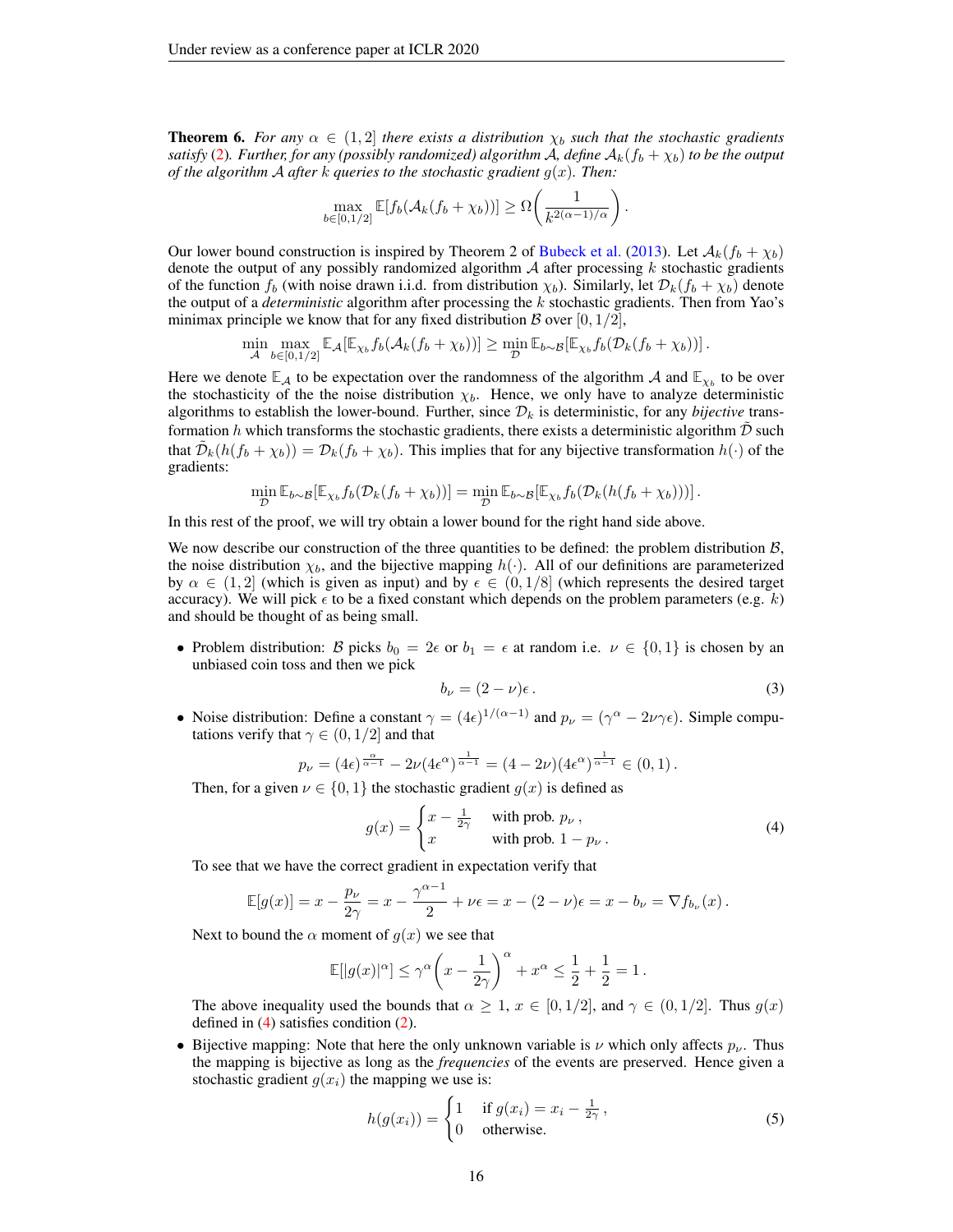Given the definitions above, the output of algorithm  $\mathcal{D}_k$  is thus simply a function of k i.i.d. samples drawn from the Bernoulli distribution with parameter  $p_{\nu}$  (which is denoted by  $\text{Bern}(p_{\nu})$ ). We now show how achieving a small optimization error implies being able to guess the value of  $\nu$ .

<span id="page-16-0"></span>Lemma 6. *Suppose we are given problem and noise distributions defined as in* [\(3\)](#page-15-1) *and* [\(4\)](#page-15-0)*, and an bijective mapping*  $h(\cdot)$  *as in* [\(5\)](#page-15-2)*. Further suppose that there is a deterministic algorithm*  $D_k$  *whose output after processing* k *stochastic gradients satisfies*

$$
\mathbb{E}_{b\sim\mathcal{B}}[\mathbb{E}_{\chi_b}f_b(\mathcal{D}_k(h(f_b+\chi_b)))] < \epsilon^2/64.
$$

*Then, there exists a deterministic function*  $\tilde{\mathcal{D}}_k$  which given k independent samples of  $\text{Bern}(p_\nu)$  $outputs \nu' = \tilde{\mathcal{D}}_k(\text{Bern}(p_{\nu})) \in \{0,1\}$  *such that* 

$$
\Pr\Big[\tilde{\mathcal{D}}_k(\text{Bern}(p_\nu)) = \nu\Big] \geq \frac{3}{4}.
$$

*Proof.* Suppose that we are given access to k samples of  $\text{Bern}(p_{\nu})$ . Use these k samples as the input  $h(f_b + \chi_b)$ ) to the procedure  $\mathcal{D}_k$  (this is valid as previously discussed), and let the output of  $\mathcal{D}_k$  be  $x_k^{(\nu)}$  $k^{(\nu)}$ . The assumption in the lemma states that

$$
\mathbb{E}_\nu\Big[\mathbb{E}_{\chi_b}|x_k^{(\nu)}-b_\nu|^2\Big]<\frac{\epsilon^2}{32},\text{ which implies that }\mathbb{E}_{\chi_b}|x_k^{(\nu)}-b_\nu|^2<\frac{\epsilon^2}{16}\text{ almost surely.}
$$

Then, using Markov's inequality (and then taking square-roots on both sides) gives

$$
\Pr\Bigl[|x_k^{(\nu)}-b_\nu|\geq\frac{\epsilon}{2}\Bigr]\leq\frac{1}{4}\,.
$$

Consider a simple procedure  $\tilde{\mathcal{D}}_k$  which outputs  $\nu' = 0$  if  $x_k^{(\nu)} \ge \frac{3\epsilon}{2}$ , and  $\nu' = 1$  otherwise. Recall that  $|b_0 - b_1| = \epsilon$  with  $b_0 = 2\epsilon$  and  $b_1 = \epsilon$ . With probability  $\frac{3}{4}$ ,  $|x_k^{(\nu)} - b_{\nu}| < \frac{\epsilon}{2}$  and hence the output  $\nu'$  is correct.

Lemma [6](#page-16-0) shows that if the optimization error of  $\mathcal{D}_k$  is small, there exists a procedure  $\tilde{\mathcal{D}}_k$  which distinguishes between the Bernoulli distributions with parameters  $p_0$  and  $p_1$  using k samples. To argue that the optimization error is large, one simply has to argue that a large number of samples are required to distinguish between  $\text{Bern}(p_0)$  and  $\text{Bern}(p_1)$ .

<span id="page-16-1"></span>**Lemma 7.** For any deterministic procedure  $\tilde{\mathcal{D}}_k(\text{Bern}(p_\nu))$  which processes  $k$  samples of  $\text{Bern}(p_\nu)$ *and outputs*  $ν'$ 

$$
\Pr[\nu' = \nu] \le \frac{1}{2} + \sqrt{k(4\epsilon)^{\frac{\alpha}{\alpha - 1}}}.
$$

*Proof.* Here it would be convenient to make the dependence on the samples explicit. Denote  $s_k^{(\nu)}$ *Proof.* Here it would be convenient to make the dependence on the samples explicit. Denote  $s_k^{(\nu)} = (s_1^{(\nu)}, \ldots, s_k^{(\nu)}) \in \{0,1\}^k$  to be the k samples drawn from  $\text{Bern}(p_{\nu})$  and denote the output as  $\binom{\nu}{k} \in \{0,1\}^k$  to be the k samples drawn from  $\text{Bern}(p_{\nu})$  and denote the output as  $\nu' = \tilde{\mathcal{D}}(\boldsymbol{s}_k^{(\nu)}$  $\binom{v}{k}$ . With some slight abuse of notation where we use the same symbols to denote the realization and their distributions, we have:

$$
\Pr\Big[\tilde{\mathcal{D}}(s_k^{(\nu)}) = \nu\Big] = \frac{1}{2} \Pr\Big[\tilde{\mathcal{D}}(s_k^{(1)}) = 1\Big] + \frac{1}{2} \Pr\Big[\tilde{\mathcal{D}}(s_k^{(0)}) = 0\Big] = \frac{1}{2} + \frac{1}{2} \mathbb{E}\Big[\tilde{\mathcal{D}}(s_k^{(1)}) - \tilde{\mathcal{D}}(s_k^{(0)})\Big].
$$

Next using Pinsker's inequality we can upper bound the right hand side as:

$$
\mathbb{E}\Big[\tilde{\mathcal{D}}(\boldsymbol{s}_k^{(1)}) - \tilde{\mathcal{D}}(\boldsymbol{s}_k^{(0)}) \Big] \leq \Big|\tilde{\mathcal{D}}(\boldsymbol{s}_k^{(1)}) - \tilde{\mathcal{D}}(\boldsymbol{s}_k^{(0)}) \Big|_{TV} \leq \sqrt{\frac{1}{2} \operatorname{KL}\Big(\tilde{\mathcal{D}}\Big(\boldsymbol{s}_k^{(1)}\Big), \tilde{\mathcal{D}}\Big(\boldsymbol{s}_k^{(0)}\Big)\Big)}\,,
$$

where  $|\cdot|_{TV}$  denotes the total-variation distance and  $KL(\cdot, \cdot)$  denotes the KL-divergence. Recall two properties of KL-divergence: i) for a product measures defined over the same measurable space  $(p_1, \ldots, p_k)$  and  $(q_1, \ldots, q_k)$ ,

KL
$$
((p_1, ..., p_k), (q_1, ..., q_k)) = \sum_{i=1}^k KL(p_i, q_i),
$$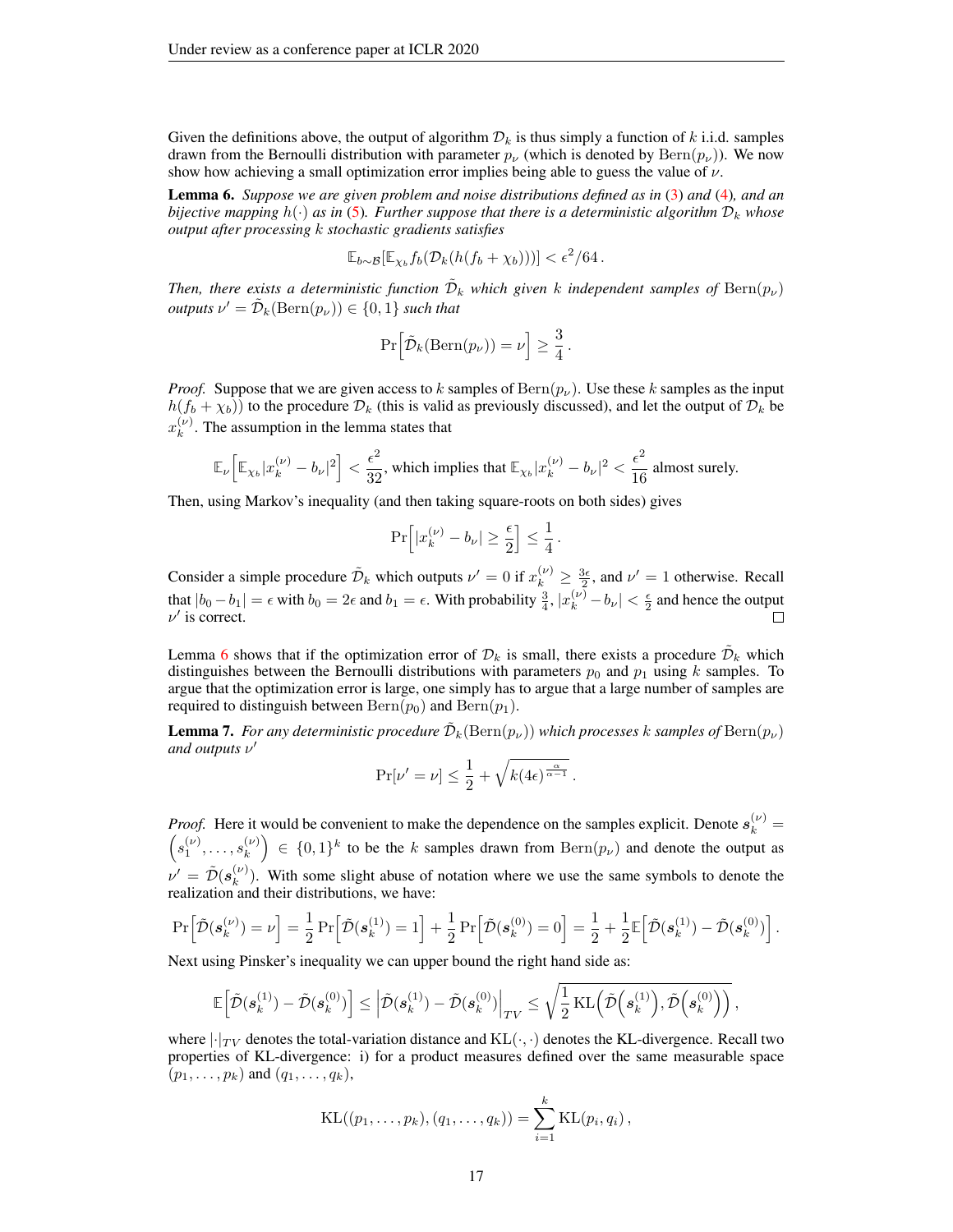and ii) for any deterministic function  $\tilde{\mathcal{D}}$ ,

$$
KL(p, q) \geq KL(\tilde{\mathcal{D}}(p), \tilde{\mathcal{D}}(q)).
$$

Thus, we can simplify as

$$
\Pr\left[\tilde{\mathcal{D}}(\mathbf{s}_k^{(\nu)}) = \nu\right] \le \frac{1}{2} + \sqrt{\frac{k}{8} \text{KL}(\text{Bern}(p_1), \text{Bern}(p_0))}
$$

$$
\le \frac{1}{2} + \sqrt{\frac{k}{8} \frac{(p_0 - p_1)^2}{p_0 (1 - p_0)}}
$$

$$
\le \frac{1}{2} + \sqrt{\frac{k(\gamma \epsilon)^2}{4\gamma^{\alpha}}}
$$

$$
= \frac{1}{2} + \sqrt{k(4^{(2-1/\alpha)}\epsilon)^{\frac{\alpha}{\alpha - 1}}}.
$$

Recalling that  $\alpha \in (1, 2]$  gives us the statement of the lemma.

If we pick  $\epsilon$  to be

$$
\epsilon = \frac{1}{16k^{(\alpha - 1)/\alpha}}\,,
$$

we have that

$$
\frac{1}{2} + \sqrt{k(4\epsilon)^{\frac{\alpha}{\alpha - 1}}} < \frac{3}{4}
$$

.

Given Lemmas [6](#page-16-0) and [7,](#page-16-1) this implies that for the above choice of  $\epsilon$ ,

$$
\mathbb{E}_{b\sim\mathcal{B}}[\mathbb{E}_{\chi_b}f_b(\mathcal{D}_k(h(f_b+\chi_b)))] \geq \epsilon^2/64 = \frac{1}{2^{14}k^{2(\alpha-1)/\alpha}}.
$$

This finishes the proof of the theorem. Note that the readability of the proof was prioritized over optimality and it is possible to obtain significantly better constants.  $\Box$ 

### <span id="page-17-0"></span>H A COMPARISON WITH (S[IMSEKLI ET AL](#page-8-15)., [2019\)](#page-8-15)

We are not the first to study the heavy-tailed noise behavior in neural network training. The novel work by [Simsekli et al.](#page-8-15) [\(2019\)](#page-8-15) studies the noise behavior of AlexNet on Cifar 10 and observed that the noise does not seem to come from Gaussian distribution. However, in our AlexNet training with ImageNet data, we observe that the noise histogram looks Gaussian as in Figure  $6(a, b)$  $6(a, b)$ . We believe the difference results from that in [\(Simsekli et al.,](#page-8-15) [2019\)](#page-8-15), the authors treat the noise in each coordinate as an independent scaler noise, as described in the original work on applying tail index estimator. We on the other hand, consider each the noise as a high dimensional random vector computed from a minibatch. We are also able to observe heavy tailed noise if we fix a single minibatch and plot the noise in each dimension, as shown in Figure  $6(c)$  $6(c)$ . The fact that noise is well concentrated on Cifar is also observed by [Panigrahi et al.](#page-8-19) [\(2019\)](#page-8-19).

<span id="page-17-1"></span>

Figure 6: (a) Noise histogram of AlexNet on ImageNet data at initialization. (b)Noise histogram of AlexNet on ImageNet data at 5k iterations. (c) The per dimension noise distribution within a single minibatch at initialization.

 $\Box$